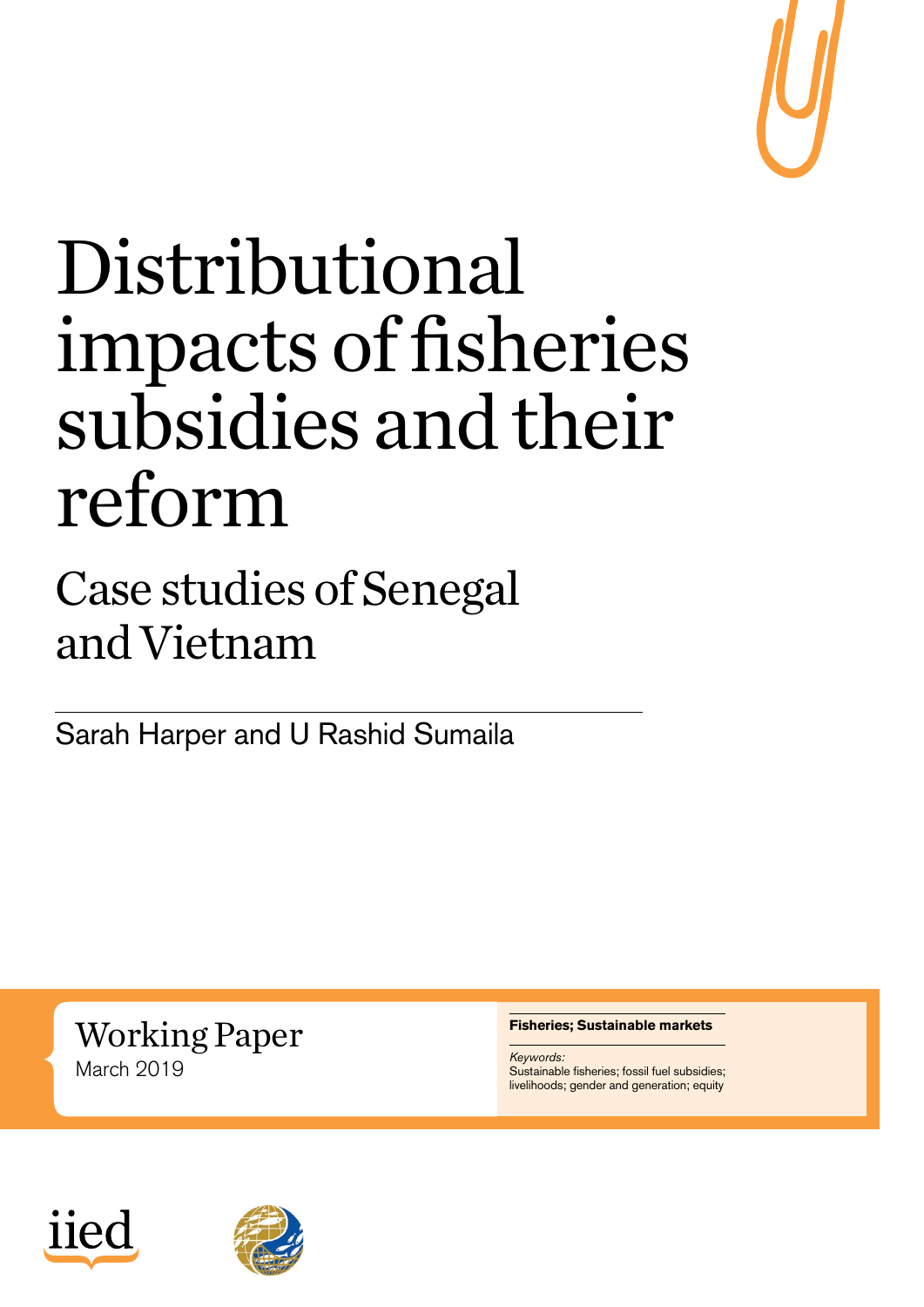#### About the authors

Sarah Harper, Fisheries Economics Research Unit, Institute for the Oceans and Fisheries, University of British Columbia; U Rashid Sumaila, Fisheries Economics Research Unit, Institute for the Oceans and Fisheries, University of British Columbia

Corresponding author email s.harper@oceans.ubc.ca

#### Produced by IIED's Shaping Sustainable Markets Group

The Shaping Sustainable Markets group works to make sure that local and global markets are fair and can help poor people and nature to thrive. Our research focuses on the mechanisms, structures and policies that lead to sustainable and inclusive economies. Our strength is in finding locally appropriate solutions to complex global and national problems.

#### Partner organisation

The Fisheries Economics Research Unit strives for interdisciplinary solutions to global, national, and local marine and freshwater management issues. We focus on economic and policy analysis and mobilize researchers, students, and practitioners to advance resource management for the benefit of current and future generations, while maintaining 'healthy' ecosystems.

#### Published by IIED, March 2019

Sarah Harper, U Rashid Sumaila (2019) Distributional impacts of fisheries subsidies and their reform: case studies of Senegal and Vietnam. IIED Working Paper. IIED, London.

<http://pubs.iied.org/16655IIED>

ISBN: 978-1-78431-682-2

Printed on recycled paper with vegetable-based inks.

International Institute for Environment and Development 80-86 Gray's Inn Road, London WC1X 8NH, UK Tel: +44 (0) 20 3463 7399 Fax: +44 (0)20 3514 9055 [www.iied.org](http://www.iied.org)

**■** [@iied](https://twitter.com/iied) **El** [www.facebook.com/theIIED](http://www.facebook.com/theIIED)

Download more publications at<http://pubs.iied.org/>

IIED is a charity registered in England, Charity No.800066 and in Scotland, OSCR Reg No.SC039864 and a company limited by guarantee registered in England No.2188452.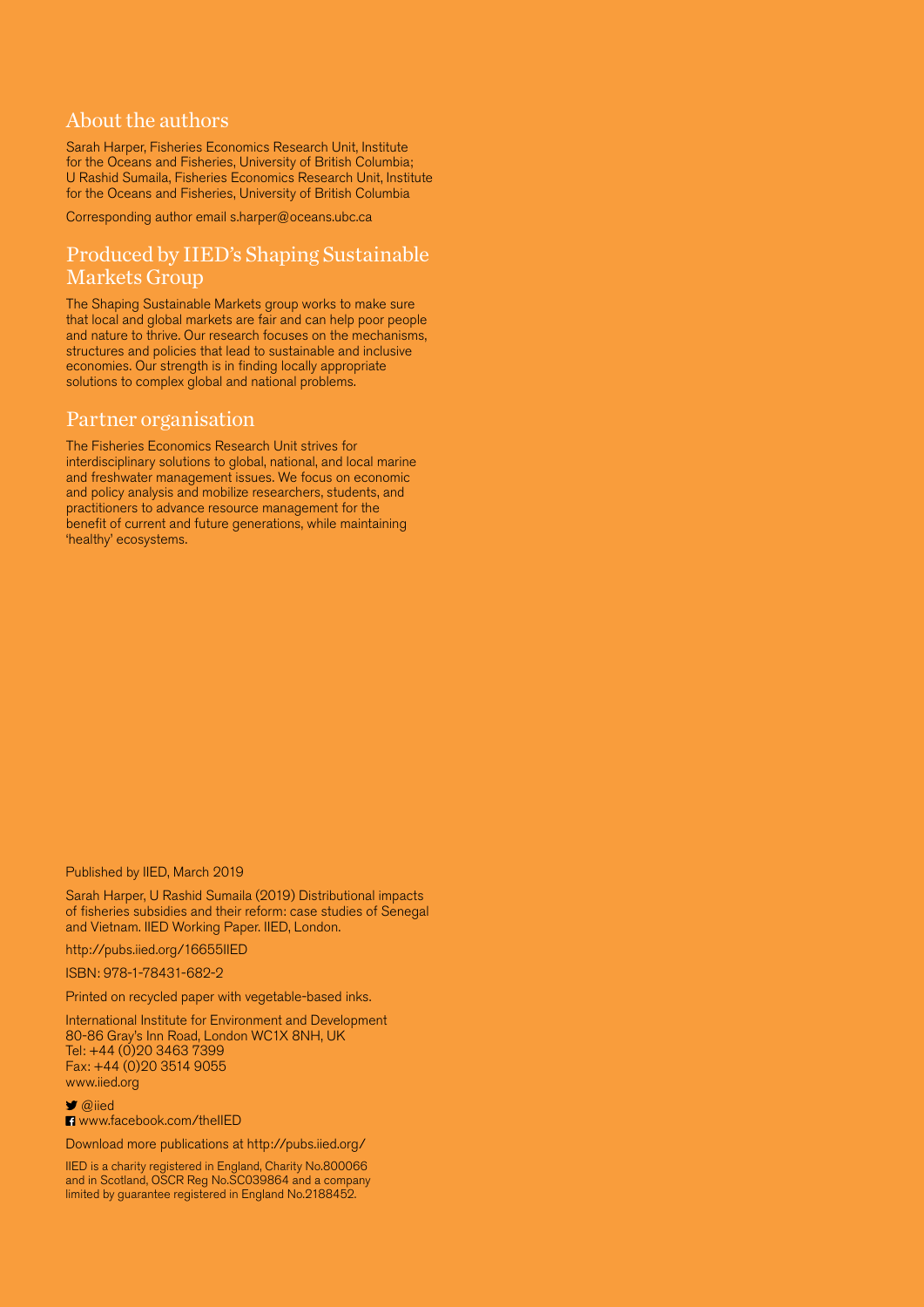Ongoing international negotiations on capacityenhancing fisheries subsidies may soon eliminate harmful subsidies. Although their negative ecosystem impacts are well known, their social dimensions are less understood. This paper investigates the distributional and equity dimensions of fisheries subsidies in two developing countries, Senegal and Vietnam, to understand how their provision or removal may affect different population groups. Using the limited data available, we paid specific attention to women and youth, who are especially vulnerable in these contexts. We recommend further study to understand the implications of reform on other vulnerable groups, such as indigenous peoples and ethnic minorities.

#### **Contents**

| <b>Summary</b> | 4                                                                         |    |
|----------------|---------------------------------------------------------------------------|----|
| 1 Introduction | 5                                                                         |    |
|                | 1.1 Objectives and approach                                               | 6  |
|                | 2 The case of Vietnam                                                     | 8  |
|                | 2.1 Social and economic context of<br>Vietnamese marine capture fisheries | 9  |
|                | 2.2 Fisheries subsidies in Vietnam                                        | 11 |
|                | 2.3 The distribution of subsidies                                         | 12 |
|                | 2.4 Impacts of subsidy distribution                                       | 12 |
|                | 2.5 Potential impacts of subsidy reforms                                  | 13 |
|                | 2.6 Possible strategies for reform                                        | 13 |
|                | 3 The case of Senegal                                                     | 14 |
|                | 3.1 Social and economic profile of                                        |    |
|                | Senegalese fisheries                                                      | 15 |
|                | 3.2 Subsidies to Senegalese fisheries                                     | 16 |
|                | 3.3 The distribution of subsidies                                         | 17 |

| 3.4 Impacts of subsidy distribution                                  | 17 |
|----------------------------------------------------------------------|----|
| 3.5 Potential impacts of subsidy reform                              | 18 |
| 4 Synthesis and analysis of case studies                             | 19 |
| 4.1 Fisheries and vulnerable groups                                  | 19 |
| 4.2 Promoting equity instead of exemptions                           | 20 |
| 4.3 Mitigation through reorientation                                 | 21 |
| 4.4 Bringing equity considerations to the<br>forefront of the debate | 22 |
| 4.5 Advancing multiple Sustainable<br>Development Goals              | 23 |
| 4.6 Recommendations                                                  | 23 |
| <b>5 Conclusion</b>                                                  | 24 |
| <b>References</b>                                                    | 25 |
| <b>Abbreviations and acronyms</b>                                    | 29 |
| <b>Related reading</b>                                               | 29 |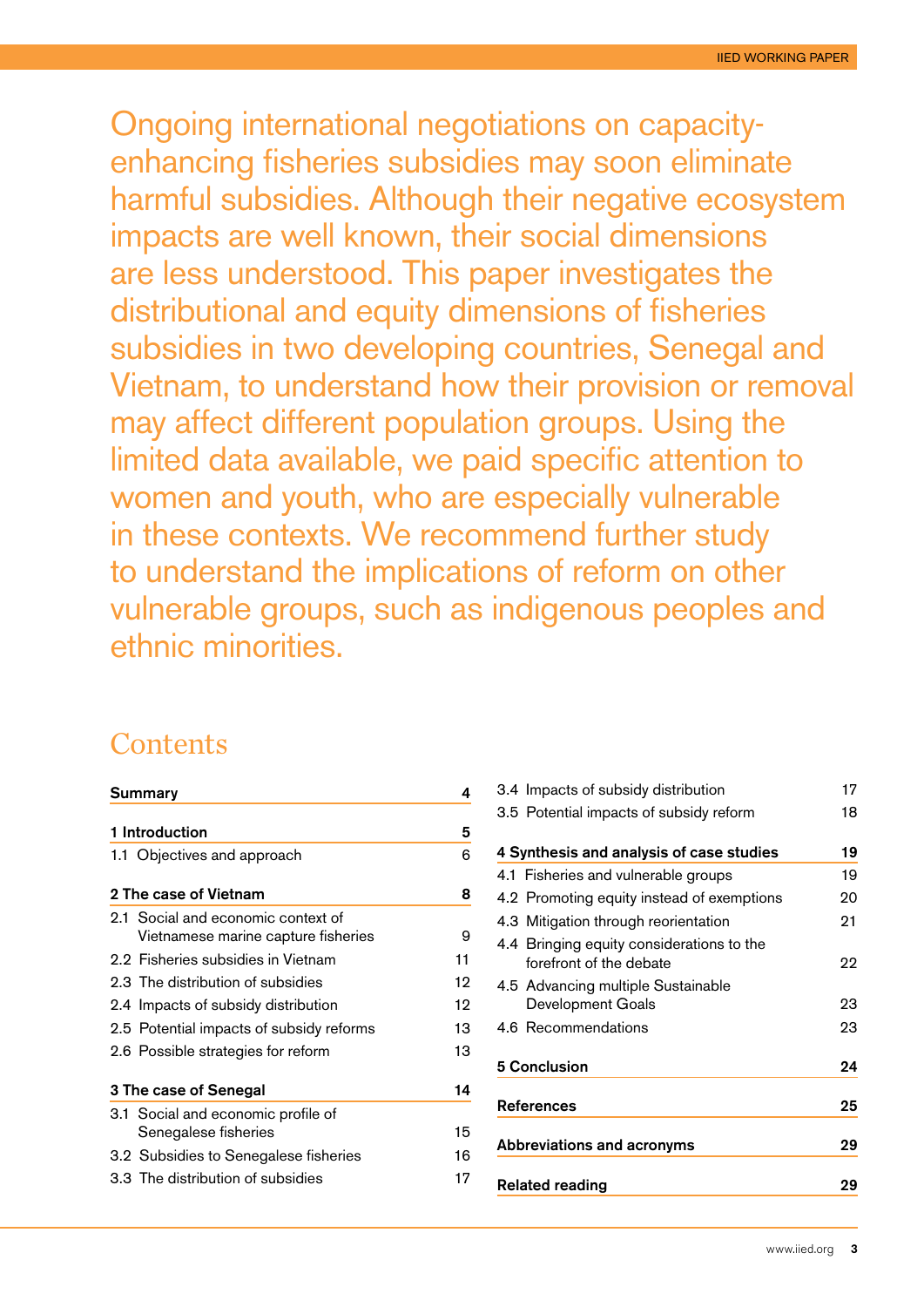# <span id="page-3-0"></span>Summary

Fisheries subsidies are globally estimated at US\$35 billion a year, with about US\$20 billion going to increase fishing capacity. Many recognise that these capacity-enhancing subsidies have contributed to the decline of fish stocks around the world, threatening the benefits that fisheries provide to the millions of men, women and children who rely on marine ecosystems. Increasing recognition of the need to eliminate harmful subsidies for the health of the oceans is pushing the international community towards agreement on their reform. As the World Trade Organization nears a decision on reforming subsidies that contribute to illegal, unreported and unregulated fishing, overfishing and overfished stocks, there are concerns about the lack of information on their social and equity dimensions and the effects of reform on vulnerable groups. To move the conversation forward and inform the transition away from harmful subsidies, there is an urgent need for insights into the human dimension of subsidies and their reform.

This paper provides such insights by investigating the distribution of fisheries subsidies in Vietnam and Senegal and identifying potential positive and negative impacts of their reform. For each country, we describe the subsidies and their distribution between small- and large-scale subsectors, identifying the actors involved. We explore the short- and long-term effects subsidy reform could have on different groups, finding that small-scale fishers, women and youth are particularly vulnerable in both countries.

Stock depletion is a serious concern that threatens the flow of potential benefits from fisheries. In both countries' exclusive economic zones, more than 50% of stocks were exploited, overexploited or collapsed in 2014. Fisheries subsidies have maintained or increased effort in waters where stocks are already overexploited. Vietnam directs 88% of its capacity-enhancing fisheries subsidies to expanding the large-scale sector in offshore waters, mainly by decreasing operating costs, to reduce pressure on overexploited inshore waters by shifting effort and increasing access to alternative fishing grounds. In Senegal, 60% of capacity-enhancing subsidies go to the small-scale sector, subsidising fuel and supporting artisanal fleets that already operate over capacity. Illegal fishing by foreign and domestic vessels and climate change-related shifts in species distribution further exacerbate the situation.

In the short term, the biggest impact of removing subsidies in Vietnam would be on the large-scale sector (fishing and processing jobs and income). But, paired with increased management and enforcement, it could allow for long-term rebuilding and increase fisheriesrelated benefits for men, women and youth. Although women may be displaced from post-harvest jobs in the short term, this could be absorbed by the expanding aquaculture sector.

In Senegal, the small-scale sector would be negatively affected in the short term but could benefit in the longer term. If the government continues to provide harmful subsidies, the supply of fish to women fish traders and processors will decline further, jeopardising their income with implications on family wellbeing. Although men would also be affected, their incomes are less correlated with expenditure on children's education, food and health. The decline in fishing opportunities from increasingly overexploited stocks has also been linked to illegal migration, often by young men, which will be exacerbated if capacity-enhancing subsidies continue. In Senegal, around 60% of the population is under 25.<sup>1</sup> So, if subsidy reform is going to alleviate — rather than further contribute to  $-$  this trend, especially in the short term, reform strategies must consider the issues faced by youth and the factors that drive migration.

Identifying at the outset the potential short-term adverse consequences of reforming subsidies is key to mitigating negative impacts for vulnerable groups and offers an opportunity for aligning subsidy reform with other international targets — such as the Sustainable Development Goals – that emphasise equity and other social objectives. Redirecting spending from harmful fisheries subsidies to programmes that empower and support women and youth will help governments develop strategies to reduce dependence on fisheries, add value to the catch and/or enhance management efforts to limit fishing mortality.

The long-term benefits of removing harmful subsidies include the potential for rebuilding fisheries and recovering stocks. Equitable access to these future stocks could bring social, economic and ecological benefits. Eliminating or reforming harmful fisheries subsidies is crucial not only to global ocean health but also to human health and wellbeing worldwide.

<sup>1</sup> [www.indexmundi.com/senegal/demographics\\_profile.html](http://www.indexmundi.com/senegal/demographics_profile.html)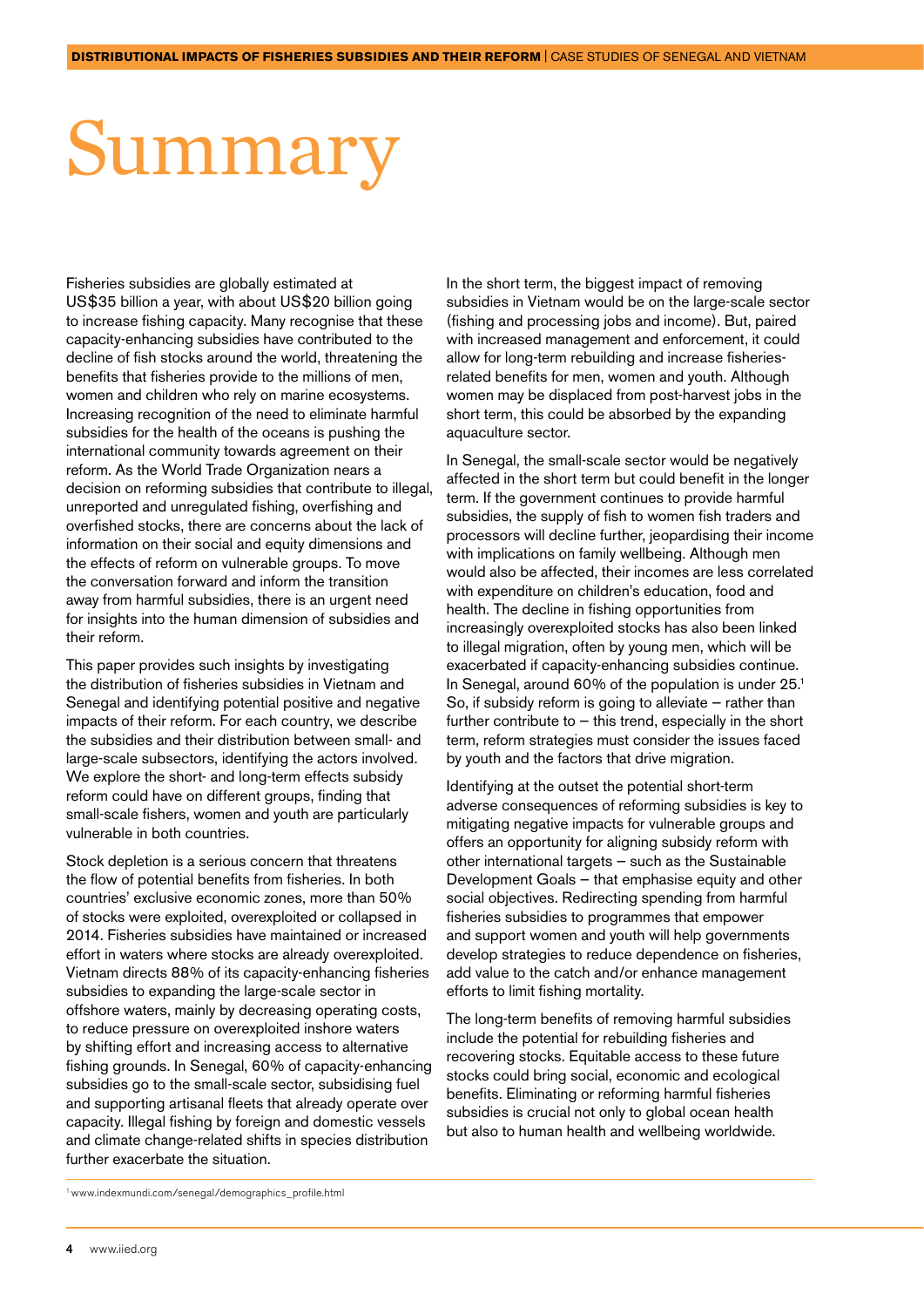# Introduction

<span id="page-4-0"></span>1

Globally, there are around US\$35 billion in subsidies to the fishing industry. Approximately US\$20 billion of this is directed towards capacity-enhancing programmes and activities to increase revenue or reduce fishing costs. This leads to a marginal increase in profit, which in turn increases participation and fishing effort (Sumaila et al. 2010, 2016).

But these large government expenditures are jeopardising the oceans' ability to sustain coastal populations around the world, threatening food and livelihood security, particularly in the countries and communities that are most dependent on fisheries (Sumaila et al. 2012). Subsidies distort markets and encourage unsustainable fishing practices, making them a priority item at international trade negotiations and ensuring they feature prominently in discussions around sustainable development. Eliminating harmful fisheries subsidies is crucial to global ocean health; but it also has implications for global human health and wellbeing.

This paper aims to clarify the debate around social and equity implications of fisheries subsidy provision and reform, where food security and livelihood considerations could be used as a tool to avoid subsidy reform. Here, we explore the short- and long-term consequences of subsidy provision and reform, with specific attention to vulnerable populations, to advance the conversation on fishery subsidy reform.

### Background

Sustainable Development Goal (SDG) 14 addresses unsustainable practices in the marine capture fisheries sector. Target 14.6 specifically will prohibit fisheries subsidies that lead to overcapacity and overfishing by 2020 (UNCTAD 2016). SDG14 and its associated recommendations for the elimination of harmful subsidies relate to and have implications for other SDGs such as reducing poverty (SGD1) and eliminating hunger (SDG2) (Singh et al. 2018). Aichi Biodiversity Target 6 also aims to ensure all fish, invertebrate stocks and aquatic plants are managed and harvested sustainably, legally and applying ecosystem-based approaches by 2020, to avoid overfishing, put recovery plans and measures in place for all depleted species and ensure that the impacts of fisheries are within safe ecological limits.

Ongoing negotiations at the World Trade Organization (WTO) over subsidies and the momentum created by Target 14.6 and Aichi Target 6 around capacityenhancing subsidies may soon lead to the elimination of harmful fisheries subsidies around the world. Although policymakers are increasingly aware of the ecosystem benefits of removing fisheries subsidies (Sumaila et al. 2010; Cisneros-Montemayor et al. 2016a), the social implications are not as well recognised or understood. Of concern is that some population groups might be disproportionately affected — positively or negatively — by the provision (or removal) of such subsidies. For example, in response to overexploitation in open-access fisheries, some countries have adopted quota systems that have had positive impacts on stocks but negative social consequences. These changes have further marginalised small-scale fishers, women and youth, who have less access to fisheries resources and as a result their associated benefits (Cochrane 2000; Neis et al. 2013).

With the possibility of fisheries subsidy reform on the horizon, there is an urgent need to understand the distribution of subsidies. This will inform the implementation of policy reforms and help mitigate impacts that could lead to further social and economic inequalities within the fisheries sector and in fisheriesdependent communities.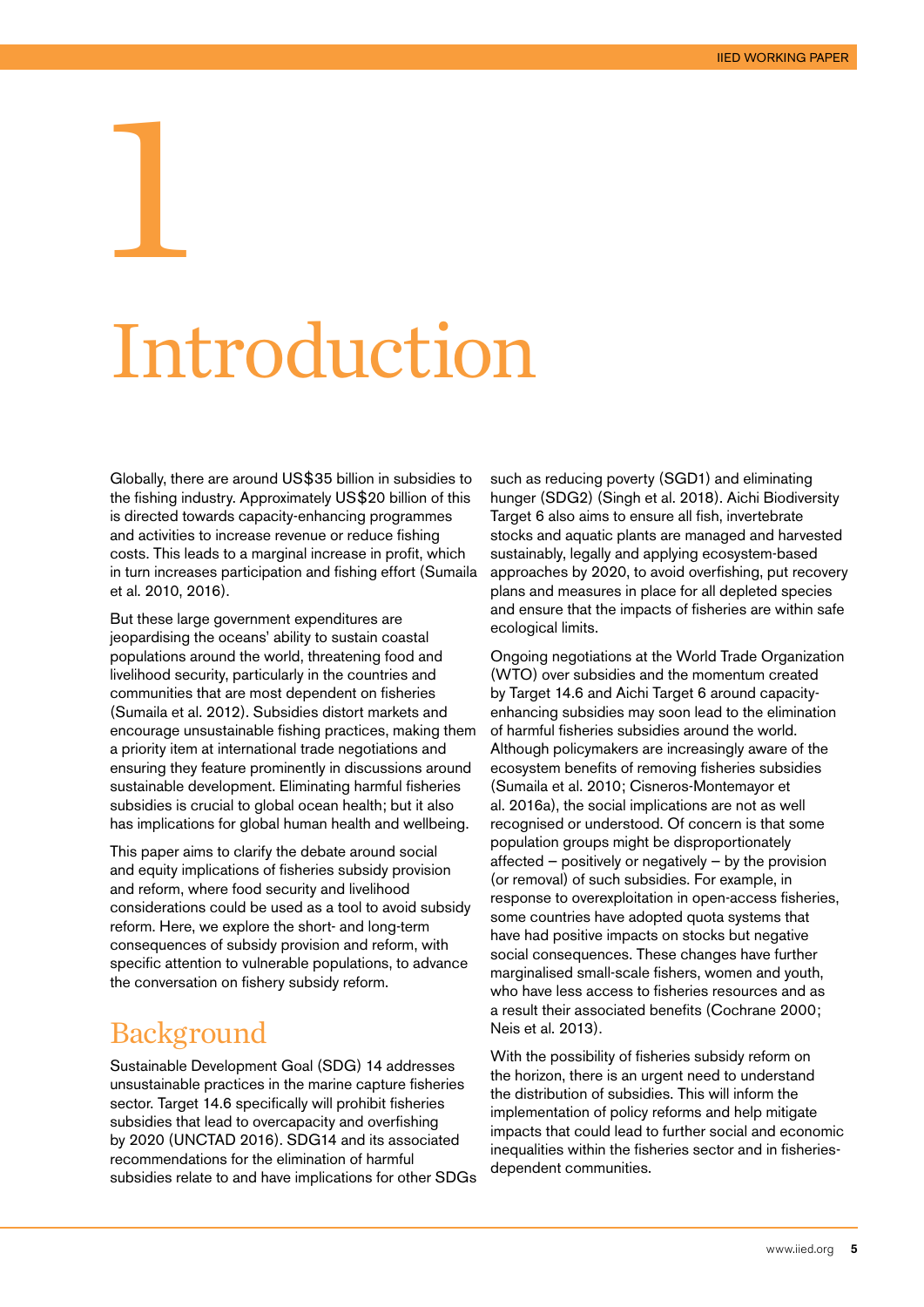#### <span id="page-5-0"></span>Challenges to measuring impact

Globally, more than 260 million people work in marine capture fisheries (Teh and Sumaila 2013). This includes men and women who are employed directly or indirectly, formally or informally, paid or unpaid, along the fish value chain and in marine capturerelated activities. Approximately half of those employed in fisheries value chains are women (World Bank 2012), although their contributions are not always recognised (Harper et al. 2013).

This complex and expansive network of sectoral actors makes it difficult to identify the impacts of subsidies on specific people or groups. The lack of transparency and available data around government expenditures in the fisheries sector also pose challenges. However limited the data, here we infer potential impact of subsidy reform on vulnerable groups by looking at subsidy distribution patterns to identify the likely winners and losers. Fisheries sector socioeconomic data are notoriously poor in many areas of the world, but substantial efforts by researchers at the University of British Columbia are addressing this deficiency by developing global datasets of fisheries economic indicators to help answer pressing policy issues such as fisheries subsidies (Sumaila et al. 2010; Schuhbauer et al. 2017). We can use these indicators in combination with data and studies that identify marginalised groups and vulnerable populations (Harper et al. 2013, 2017; Cisneros-Montemayor et al. 2016b; Golden et al. 2016) to determine how best to use (or not use) taxpayer money to support them.

### The human dimension

Subsidies can exacerbate existing inequalities in the sector in terms of access to and control over fisheries resources and their benefits. For example, providing or reforming harmful subsidies that enhance effort and capacity to industrial fleets could disproportionately affect women, who often make up the majority of industrial processing labour, by reducing the supply of fish to these plants and therefore the demand for labour. So, although reform may decrease pressure on the marine environment by reducing fishing effort, it could also put a significant number of seafood processing plant workers — mostly women — out of work in the short term. But it could also boost these jobs in the medium and long term.

The social and economic consequences are not trivial, and the impact of reform could be compounded in countries that do not have a social security system in place to help workers who have become unemployed due to the closure of a seafood processing plant

following reform or as a result of continuing harmful subsidies that extend the overexploitation of fisheries stocks.

For example, when overexploitation of stocks off the coast of Canada led to a collapse of Atlantic cod in the 1990s, there was a 44% reduction in fishers (mainly men) and a 60% reduction in seafoodprocessing employment (mainly women). Closures displaced men and women in these sectors, but social assistance programmes helped to mitigate income losses and transition people into alternative livelihoods (Neis et al. 2013).

In contexts where social support programmes are limited, men and women have responded to fisheriesrelated livelihood insecurity with cross-border migration, seeking fishing and processing employment elsewhere and sending remittances home to their families. So, it is important that policymakers consider the short-, medium- and long-term cross-border impacts of subsidy inputs (and reform).

If we consider fisheries as a complex social–ecological system (Berkes 2015), we must view any subsidies from social and ecological standpoints. Much of the criticism of fisheries subsidies has been from an ecological point of view, measuring the ecological impacts of increased fishing effort, which may increase employment opportunities in fisheries (a positive social outcome) in the short term, but also leads to overexploitation (with negative ecological, economic and social outcomes) in the medium to long terms. As with any other coupled human-environment system, we must employ multiple lenses to fully understand the trade-offs associated with various policy scenarios and alternatives.

### 1.1 Objectives and approach

The aim of this paper is to understand the distributional and equity dimensions of fisheries subsidies in two developing countries, Senegal and Vietnam. Our investigation and analysis focus on:

- The distribution of subsidies, by type, fisheries subsector and value chain segment
- The short and long-term impacts of existing subsidy distribution on vulnerable people, specifically smallscale fishers, women and youth, and
- The intra- and intergenerational impacts of removing harmful fisheries subsidies for vulnerable groups.

Vulnerable people can include children, youth, people with disabilities, people with HIV, older people, indigenous peoples, refugees, internally displaced persons and migrants. We focus on small-scale fishers, women and youth aged 15–24; and while we acknowledge that this captures only a portion of those considered vulnerable, various studies have recognised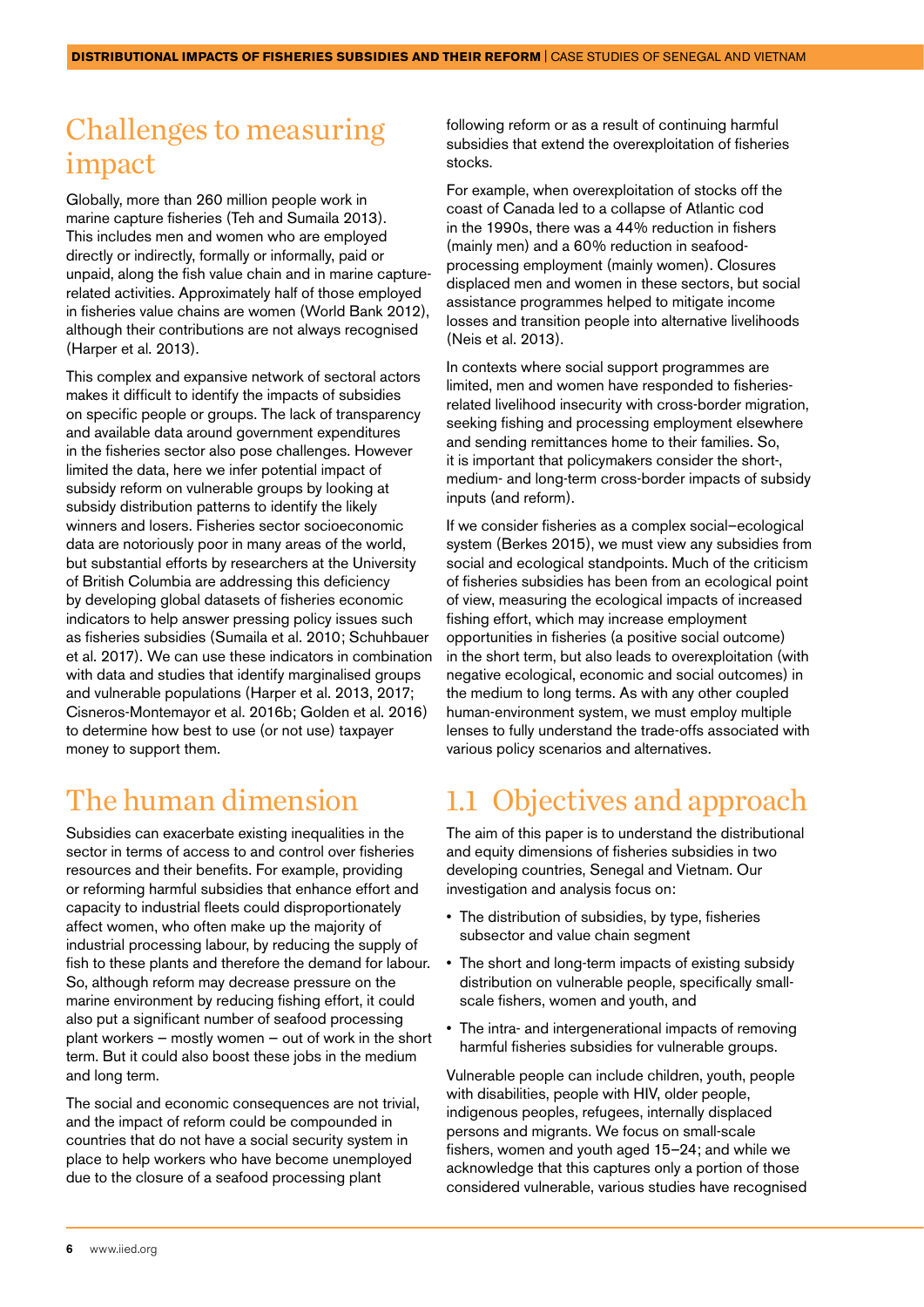these groups as marginalised in many fisheries contexts (Williams 2002; Pauly 2006; Neis et al. 2013). They were also the only groups for which we could find enough country- and sector-specific data.

#### Box: What we mean by…

When we talk about **intra- and intergenerational equity**, we mean equity within the current generation and equity between generations. **Intergenerational equity** broadly includes the distribution of benefits between children, youth and future generations, whereas **intra-generational equity** focuses on the distribution of benefits among the existing generation of working age people, differentiated by gender, class, ethnicity and so on. We use these terms in our analysis as a way of assessing short versus long-term costs and benefits for current versus future generations.

Our case studies describe the social and economic context, fishing industry and actors in each country and explore the types of fisheries subsidies and their distribution between different groups of actors, with specific attention to small-scale fishers, women and youth.

Our analysis explores the distribution of fisheries subsidies and their impacts, and the potential impacts of subsidy reform, through a rigorous synthesis of existing but limited country-level data. We group fisheries subsidies into 13 categories and further delineate these by subsidy type based on perceived impact of subsidy on the fish stock/environment (see Table 1). It should be noted that these categories do not consider the socioeconomic dimensions of these subsidies. Market and storage infrastructure subsidies benefit the post-harvest subsector; all the other categories are directed mainly towards the fishing side of the fish value chain.

| <b>SUBSIDY TYPE</b> | <b>CATEGORY</b>                       |  |  |  |
|---------------------|---------------------------------------|--|--|--|
| <b>Beneficial</b>   | <b>Fisheries management</b>           |  |  |  |
|                     | Fishery research and development      |  |  |  |
|                     | Marine protected areas                |  |  |  |
| Harmful             | Boat construction and renovation      |  |  |  |
|                     | <b>Fisheries development projects</b> |  |  |  |
|                     | <b>Fishing port development</b>       |  |  |  |
|                     | Market and storage infrastructure     |  |  |  |
|                     | Tax exemption                         |  |  |  |
|                     | <b>Fishing access</b>                 |  |  |  |
|                     | <b>Fuel subsidies</b>                 |  |  |  |
| Ambiguous           | <b>Fisher assistance</b>              |  |  |  |
|                     | Vessel buyback                        |  |  |  |
|                     | <b>Rural fisher communities</b>       |  |  |  |

Table 1. Fisheries subsidy categories and types

Note: Table based on Sumaila et al. (2010)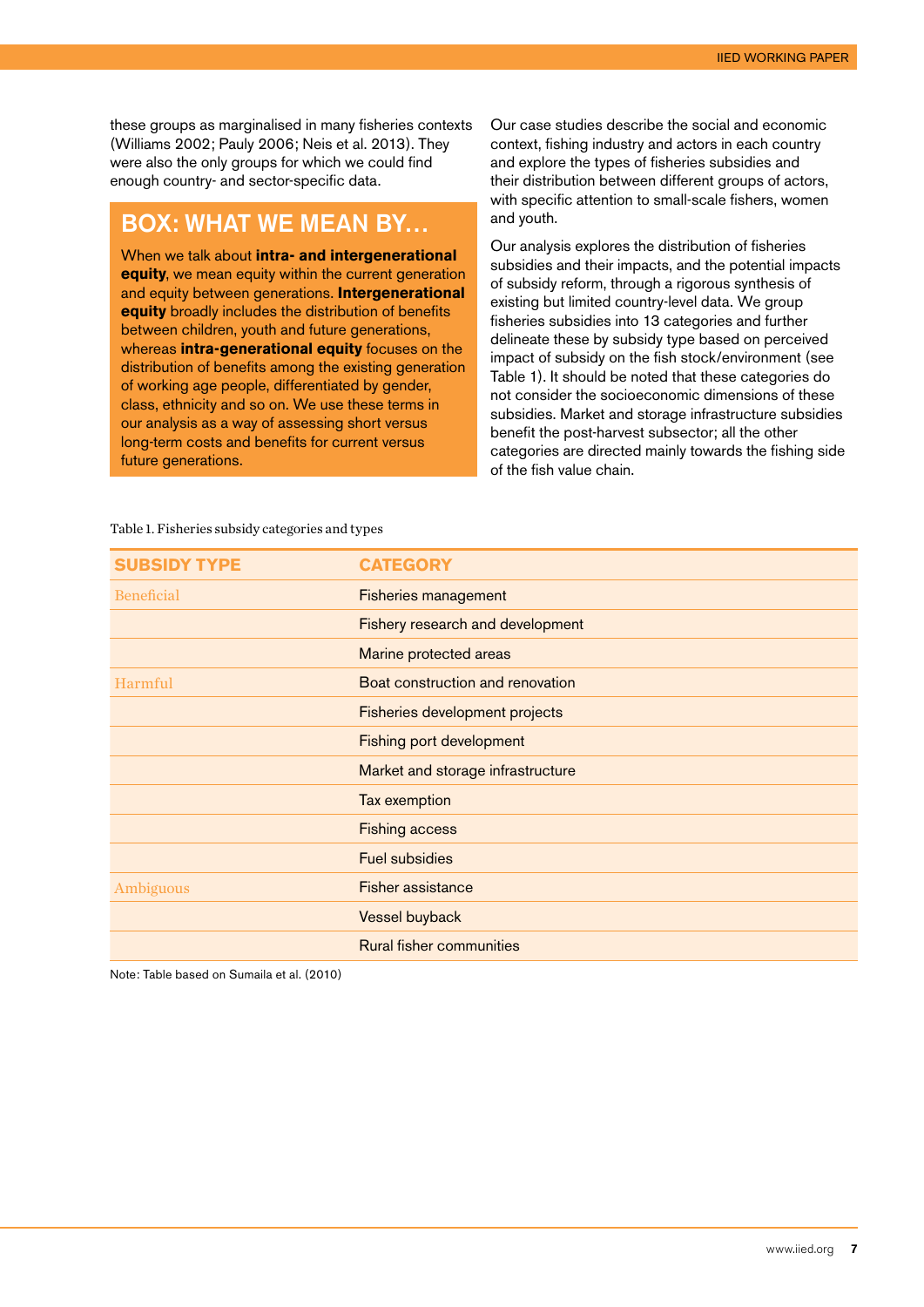# The case of Vietnam

Fisheries are an important source of food and income for millions of people living along Vietnam's coast and a major source of export earnings for the country (Pomeroy et al. 2009). Many people rely on the sector's social and economic contributions, so maintaining the flow of benefits from fisheries is important. Fisheries development has therefore been a major objective of the national government, which has rolled out numerous subsidy programmes in recent decades to expand the offshore sector. However, these programmes, which aim to increase profitability of the sector and improve livelihoods in the short term, may have negative longterm impacts on fish stocks and the flow and distribution of fisheries-related benefits.

<span id="page-7-0"></span>2

In 2014, around 42.6% of fish stocks in Vietnamese waters were exploited, 3.3% were overexploited and 4.9% were collapsed (see Figure 1). However, these numbers do not differentiate between inshore and offshore stocks. The former are considered overexploited and biologically overfished; the latter may also be overfished, but there is an absence of robust and trustworthy data to assess the state of them (Pomeroy et al. 2009; Duy 2016). With Vietnam becoming a WTO member in  $2007<sub>i</sub><sup>2</sup>$  and as a major seafood exporter, those involved in trade negotiations and fisheries decision making must understand the implications of fisheries subsidy provision and reform in order to promote sustainable fisheries and balance



Figure 1. Stock status in Vietnamese waters, 1950–2014

2 [www.wto.org/english/thewto\\_e/countries\\_e/vietnam\\_e.htm](http://www.wto.org/english/thewto_e/countries_e/vietnam_e.htm)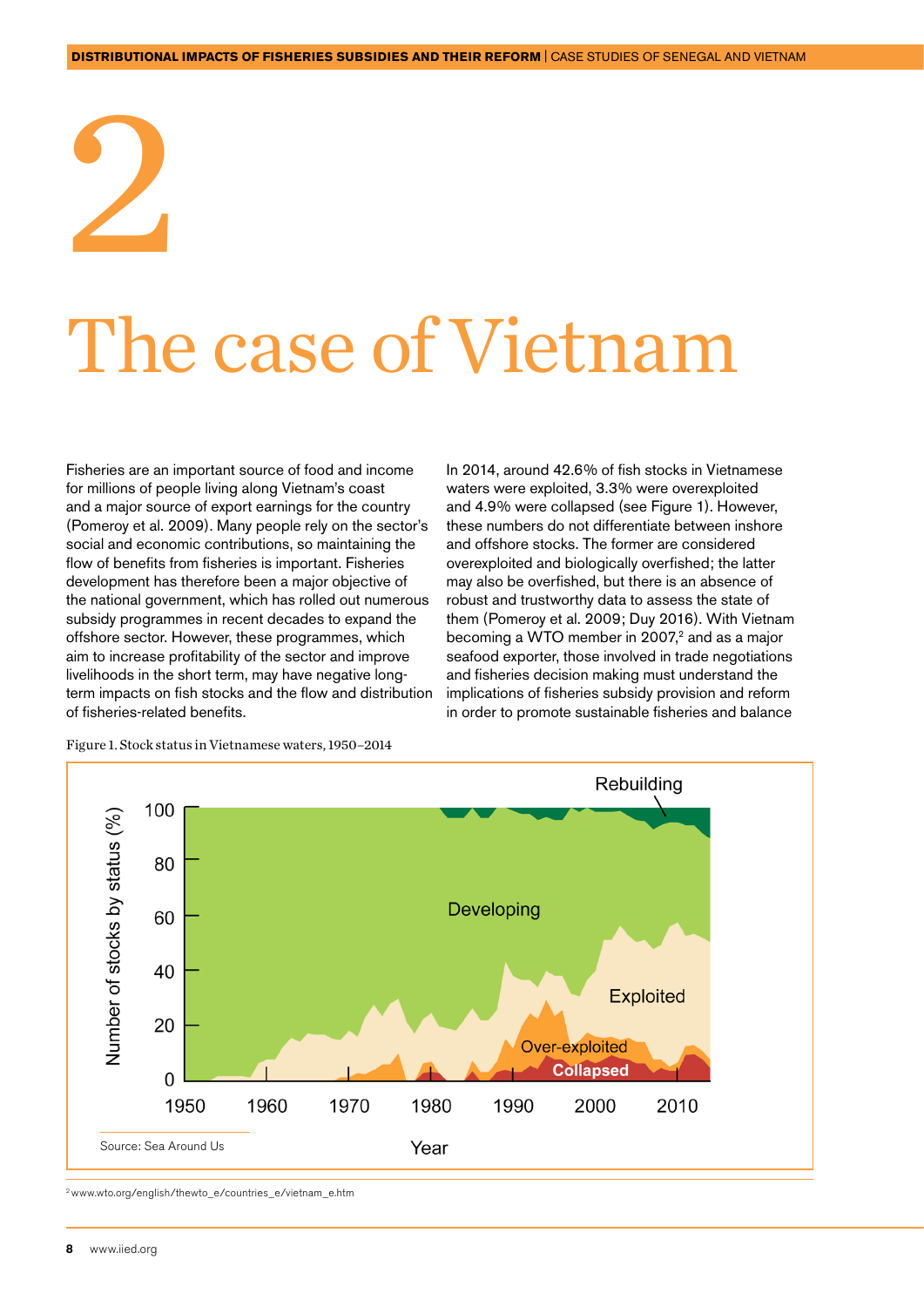<span id="page-8-0"></span>Figure 2. Catches in Vietnamese waters by fisheries sector, 1950–2014



social, economic and environmental objectives. But before analysing the distribution of these subsidies, we will first explore the social and economic context of the fisheries sector and fishing communities in Vietnam.

### 2.1 Social and economic context of Vietnamese marine capture fisheries

In Vietnam, around eight million people depend on inshore fisheries as their primary source of household income; another 12 million rely on fisheries for a portion of their income or subsistence (World Bank 2005). Some 4.7 million people work in fisheries, including 1 million in capture fisheries, 2.5 million in aquaculture and 1.2 million in processing and fisheries-related work (Hien 2008). There are probably many more jobs that are not counted in these estimates, including informal, unpaid and temporary workers at various nodes along the Vietnamese fish value chain, which is estimated to employ 6–18 million workers directly and indirectly (Teh and Sumaila 2013).

We can roughly divide fisheries in Vietnam into largeand small-scale subsectors. Most fishing activity takes place in near-shore/inshore waters. The smallscale subsector includes both artisanal (market) and subsistence (non-market) components of near and inshore fishing and 88% of the capture fisheries labour force works in this subsector (Pomeroy et al. 2009).

But if we consider all subsectors, including discarded bycatch, 72% of catches by volume comes from the large-scale, industrial subsector (see Figure 2).

Labour is divided along gender lines in most Vietnamese fishing households, with men going out to sea to fish and women selling and processing fish (World Bank 2005). There is some evidence that women participate in marine capture fisheries — for example, fishing from boats in lagoons and collecting invertebrates on foot from the shore (World Bank 2005; Lentisco and Phuong Thao 2013) — but these activities are not well documented or accounted for. Women's participation in post-harvest activities is more widely recognised, with several sources indicating that women dominate seafood processing activities, at 80–85% of the workforce (World Bank 2005; Hien 2008; Matthews et al. 2012). Around 40,000 women are involved in marine capture fisheries and as many as 784,000 are involved in the post-harvest sector, including processing, distribution, retail and other activities (Hien 2008). These estimates translate into a female participation rate of 4% in fishing activities and 65% in post-harvest activities (Harper et al. 2017).

Although there is little information on the age profile of fishers and the contribution of fisheries to youth employment, we know that youth represent 13% of Vietnam's labour force, 76.4% of the youth labour force is employed informally and youth unemployment is much higher than it is in the overall population (Anh et al. 2015). This makes the age group particularly vulnerable to economic shocks and subsidy reforms.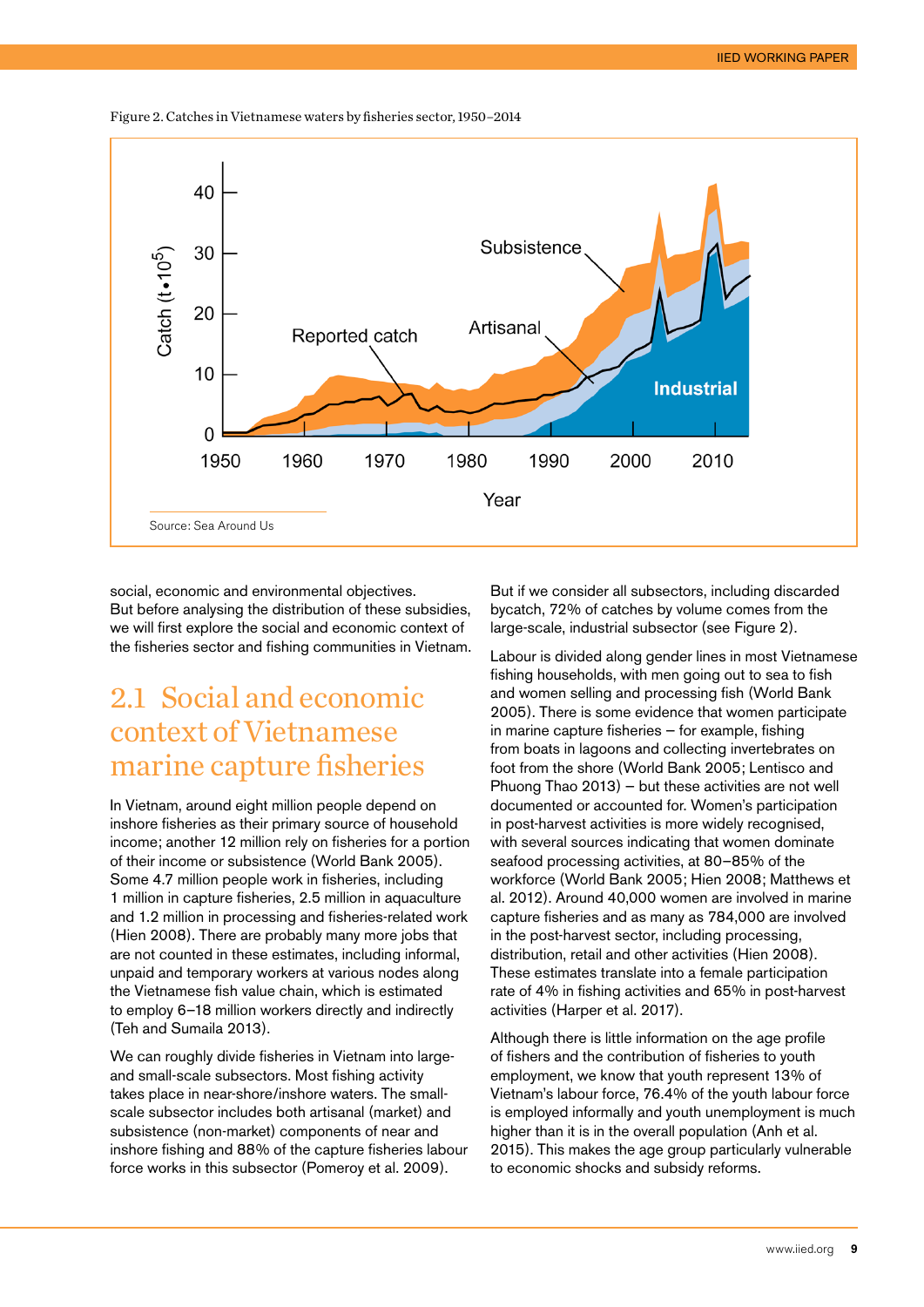| <b>POPULATION</b>     | FISHING (%) | <b>PROCESSING (%)</b> |
|-----------------------|-------------|-----------------------|
| Small-scale fisheries | 88          | Unknown               |
| <b>Women</b>          |             | 80                    |
| Youth (aged 15-24)    |             | 13                    |

Table 2. Small-scale fishers, women and youth employed in fishing and fish processing in Vietnam

Source: Author's own

Vietnam is geographically divided into northern, central and southern macro-regions (Figure 3). The coastal provinces are in the Red River region in the north, the central coastal region and the Mekong River region in the south. There is considerable geographic variation in socioeconomic characteristics — such as population density, average income level, household poverty and livelihood strategies — but poverty is most intense in the Red River and Mekong River Delta regions.

Although the status of fisherfolk varies in each region, Vietnam's fishing communities are often typified by low income, low basic living standards and poor social services.<sup>3</sup> A survey of fishing households in Ben Tre province, for example, revealed that many had per capita incomes of less than US\$1 a day, insufficient food and shelter, limited transportation and no access to clean water (Thi Nguyen and Flaaten 2011). Household income also varies considerably even within the same community, depending on the fishery targeted, the availability of assets, access to credit and alternative livelihood opportunities (Hue 2008).

In many parts of Vietnam, fishing is part of a **mixed livelihood strategy** that involves a variety of incomegenerating activities including fishing, aquaculture, agriculture and working in services. In certain parts of the country — particularly in impoverished communities — people often farm rice alongside fishing, especially freshwater fishing (Hue 2006). For example, fishing communes in three central provinces have shown increasing interest in peanut cultivation and raising livestock such as pigs, chicken and rabbits for incomegenerating purposes (Lentisco and Phuong Thao 2013). In Bai Huong village on Cham Island off the South Central Coast, the establishment of a marine protected area displaced fishers. Tourism and fish sauce making were potential alternative livelihoods, but without a steady supply of fish, the latter may not be viable in the long term. Also, despite programmes to develop these alternative livelihoods, many returned to fishing as their primary livelihood. As enforcement for the marine protected area was inadequate, exploitation continued in no-take areas (Brown 2011).

Figure 3. Map of Vietnam



Source: https://commons.wikimedia.org/wiki/Atlas\_of\_Vietnam

Many coastal regions flood in the rainy season and are therefore not suited to agriculture. In these lowlying areas and mangroves, aquaculture offers a viable alternative. But it must be done in a sustainable way. Clam farming, for example, is becoming increasingly popular in some provinces and is considered more sustainable than inshore fishing. A clam fishery (farming *Meretrix lyrata*) in Ben Tre Province, for example, has successfully improved livelihoods while promoting ecologically sustainable practices.4

<sup>3</sup> Households in rural areas with an average monthly income of less than VND 700,000 (US\$32) are considered poor for the 2016–2020 period (OECD Development Centre 2017).

4 [http://ben-tre-clam-Viet Nam-stories.msc.org/](http://ben-tre-clam-vietnam-stories.msc.org/)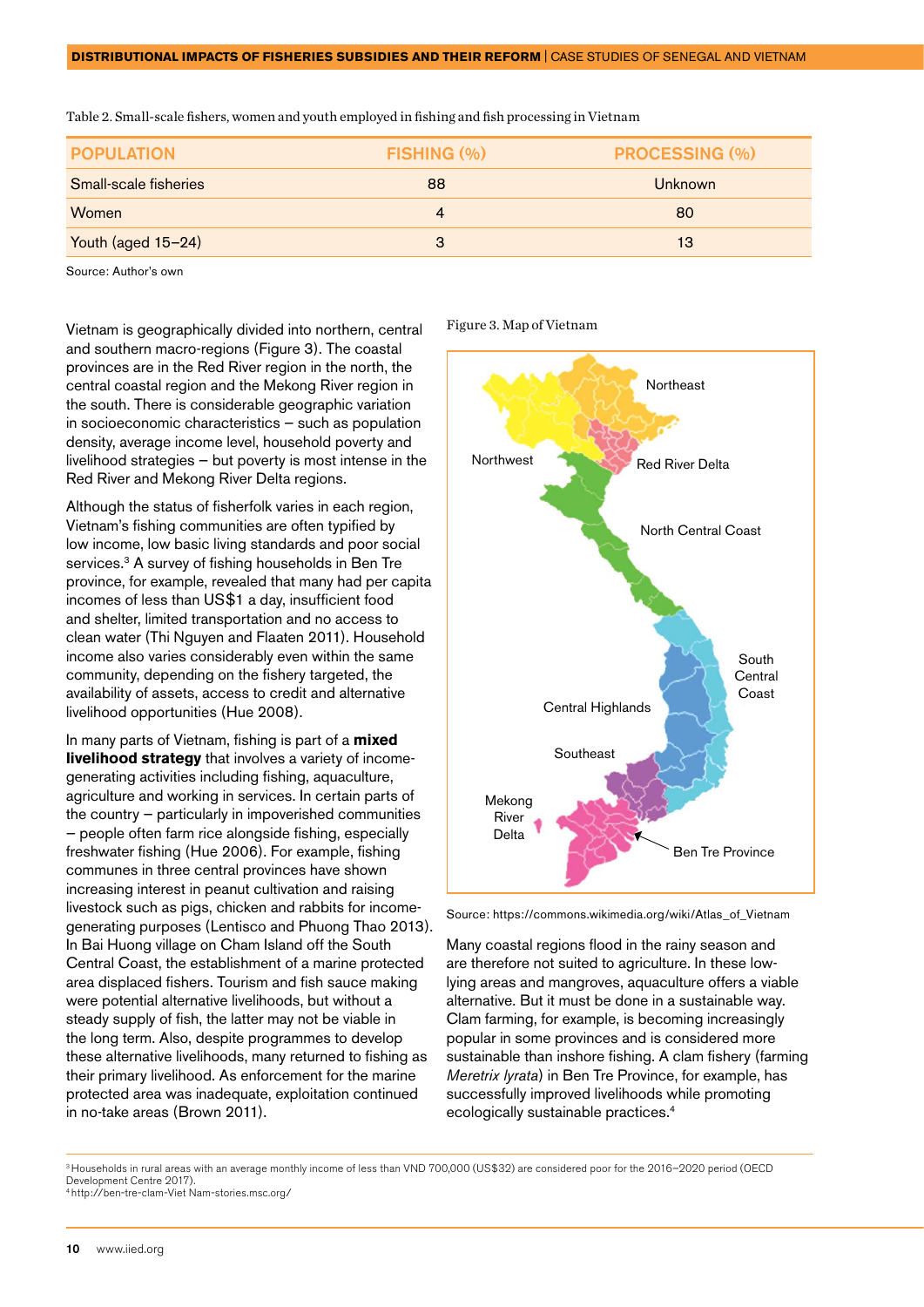<span id="page-10-0"></span>**Migration to urban areas** is another coping strategy for people in fishing communities with declining fish stocks and limited livelihood options. The younger generation in particular, seeing opportunities in the larger economy, are either unwilling or not encouraged to stay in fisheries and many are relocating to urban areas to find work (Lentisco and Phuong Thao 2013). Both men and women migrate for work, sending their earnings back to their villages (Hao 2012). The service sector is the largest growing sector in Vietnam and offers much more promising employment than fisheries, forestry and agriculture, where employment has been declining in recent decades (Anh et al. 2015). Migrating women mainly engage in unskilled labour as tailors, shoe traders, housekeepers and coffee harvesters while men continue to fish or work in construction and as mechanics. While migration may reduce the negative impact of declining fish stocks on youth and could act as a buffer to the impacts of subsidy reform, it has also been linked to other social concerns, such as an increase in the number of people with HIV, particularly when men relocate to find work (Hao 2012).

The uptake of alternative livelihoods is generally low among fisherfolk, who have limited **education, skills and training** (Thi Nguyen and Flaaten 2011). Rural areas tend to have higher illiteracy rates and lower education levels than urban areas. For example, in 2011, one Mekong Delta region fishing community had an illiteracy rate of 14% – compared to a national average of 2%. The majority of those surveyed had only completed primary school (Thi Nguyen and Flaaten 2011).

There are **gender disparities** in terms of access to education. In fishing communities, more boys are sent to school than girls (Hao 2012). Gender disparities in education and training impede women's access to employment in rural areas (Thinh 2009) and limit their ability to participate in fisheries training and management. Recent national statistics show that approximately 65% of working age people in rural Vietnam have no skills or training; this rises to more than 75% in the Mekong Delta region.

**National youth unemployment**, 5 estimated at 8%, is highest in the Mekong River Region, at 10% (General Statistics Office of Viet Nam 2018). While this estimate is relatively low, youth represent a substantial portion of informal employment. This is often considered vulnerable employment, defined by the International Labour Organization as having inadequate earnings, low productivity and difficult work conditions that undermine workers' fundamental rights (OECD Development Centre 2017).

Despite some economic pluralism and migration, 80% of households in Vietnam's coastal communities rely on fisheries for the majority of their household income (Pomeroy et al. 2009). In many cases, there are few feasible alternatives and people are forced to continue fishing overexploited stocks and using destructive fishing practices (Thi Nguyen and Flaaten 2011). This threatens the security of already precarious livelihoods as coastal resources continue to decline. Economic uncertainty and limited savings also make these rural coastal communities particularly vulnerable to natural shocks such as storms, extreme weather incidents and flooding, which will only increase with climate change (Rockefeller Foundation 2009).

## 2.2 Fisheries subsidies in Vietnam

In recent decades, Vietnam has focused its fisheries development efforts on expanding offshore fisheries. This strategy aims to reduce pressure on the already overexploited inshore marine environment while also aligning with social and economic objectives to boost employment and enhance the seafood export industry and as part of a geopolitical strategy to increase the presence of Vietnamese vessels in the South China Sea (Duy et al. 2015; Duy 2016). In 2010, Vietnam launched a fisheries subsidy scheme targeted towards its offshore fleet, which incentivised fishers to invest in large-scale offshore vessels with increased engine capacity (Duy et al. 2015). While this type of subsidy can increase income and profits in the short term, the longer-term consequences in an open-access system such as this are that stocks become increasingly depleted, reducing catch opportunities, income and profits (Sumaila et al. 2010).

With little recent data on fisheries subsidies readily available online or from local experts, we based our analysis on subsidy data from Sumaila et al. (2010) and Schuhbauer et al. (2017), the most comprehensive estimates available. In 2010, fisheries subsidies in Vietnam were around US\$650 million (Sumaila et al. 2010).6 Unpublished accounts indicate that the Vietnamese government plans to invest US\$1.87 billion in the offshore fishing industry over 2018–2030;<sup>7</sup> 46% in 2018–2020 and the remainder between 2021 and 2030. Dividing this amount equally, it suggests approximately US\$200–300 million a year for offshore vessel construction over the next few years. This is a similar estimate to that made by Sumaila et al. (2010) for the same category of subsidy.

<sup>5</sup> Youth unemployment refers to the share of the labour force aged 15–24 without work but available for and seeking employment.

<sup>6</sup> US\$1 was equivalent to VND 18,890 in 2010. Source: [www.oanda.com/currency/converter/](http://www.oanda.com/currency/converter/)

<sup>7</sup><https://tinyurl.com/y5twhag4>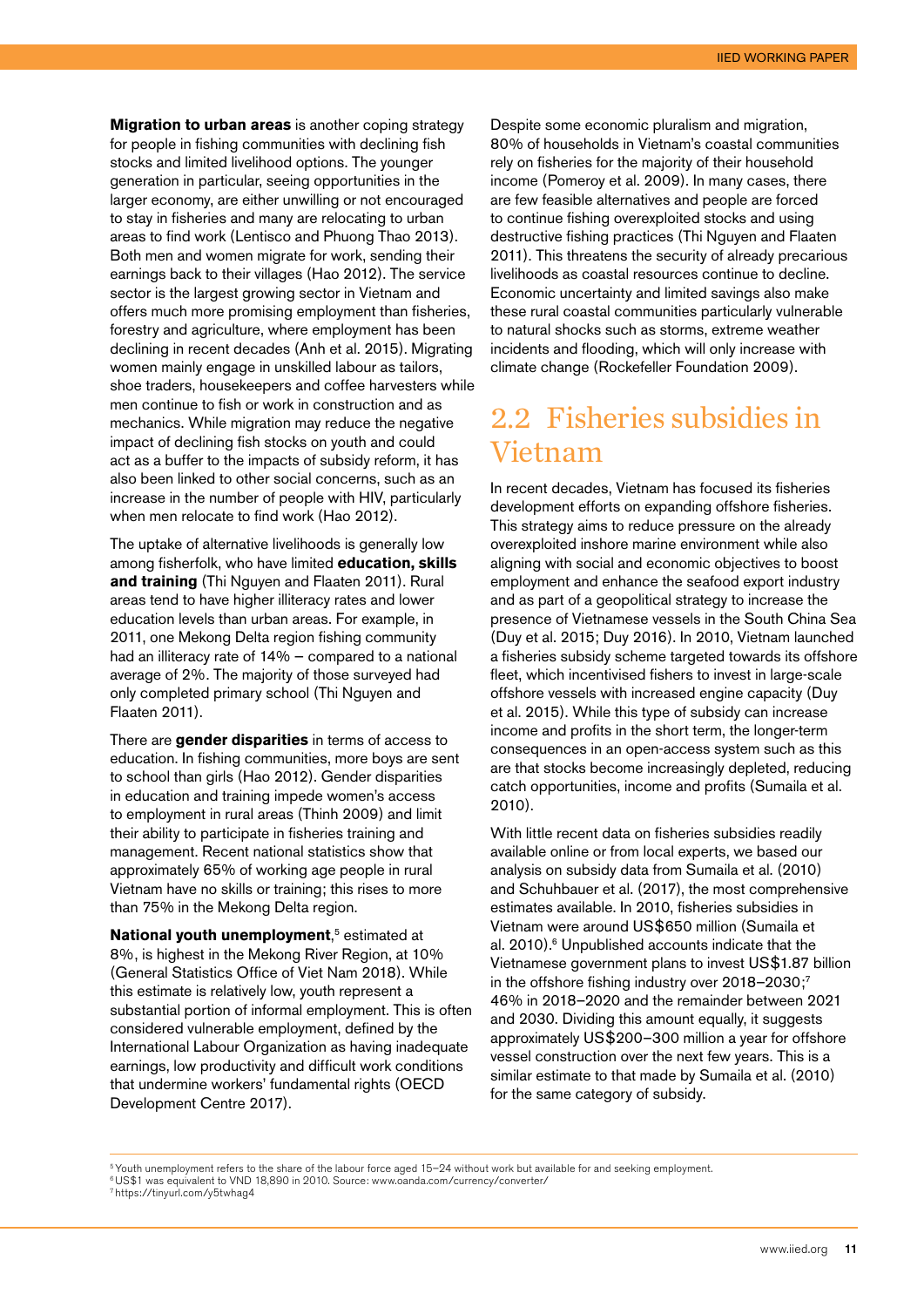#### <span id="page-11-0"></span>2.3 The distribution of subsidies

Vietnam channels 60% of its fisheries subsidies to capacity-enhancing activities, which are deemed ecologically 'harmful'. These include boat construction and renovation, fisheries development and port construction and development (Sumaila et al. 2010). Most are aimed at developing the offshore sector, with 78% supporting the large-scale fisheries subsector (Schuhbauer et al. 2017).

Subsidies deemed ecologically 'beneficial' represent approximately 40% of total government fisheries expenditure. Of these, 66% benefit the large-scale subsector and 34% the small-scale subsectors (Schuhbauer et al. 2017). These include subsidies for fisheries management, establishing and enforcing marine protected areas and research and development (Sumaila et al. 2010).

Figure 4 shows the percentage of total subsidies that goes to each category and the distribution of subsidies by small-scale fisheries (SSF) and large-scale fisheries (LSF) subsectors.

### 2.4 Impacts of subsidy distribution

Figure 4 shows that 60% of Vietnam's total fisheries subsidies are considered harmful to fish stocks. This means that, on balance, they undermine the resource base to the detriment of fishers, at least in the medium to long term. Of the total harmful subsidies, 88% go to LSF. So, for every US\$1 that goes to SSF, more than US\$7 go to their LSF counterparts. Only 34% of beneficial subsidies go to SSF. The implication is that the current distribution of subsidies strongly disfavours SSF. Most subsidies go to LSF and are mainly directed towards fishing operations, while the processing sector — where women and youth represent a high percentage of the workforce (Table 2) — does not receive any subsidies. This disfavour is particularly acute for small-scale fishers and other sector workers that are already marginalised — for example, through vulnerable employment — further limiting their ability to be competitive on the water and in the market (Schuhbauer and Sumaila 2016).

#### Figure 4. Distribution of fisheries subsidies in Vietnam

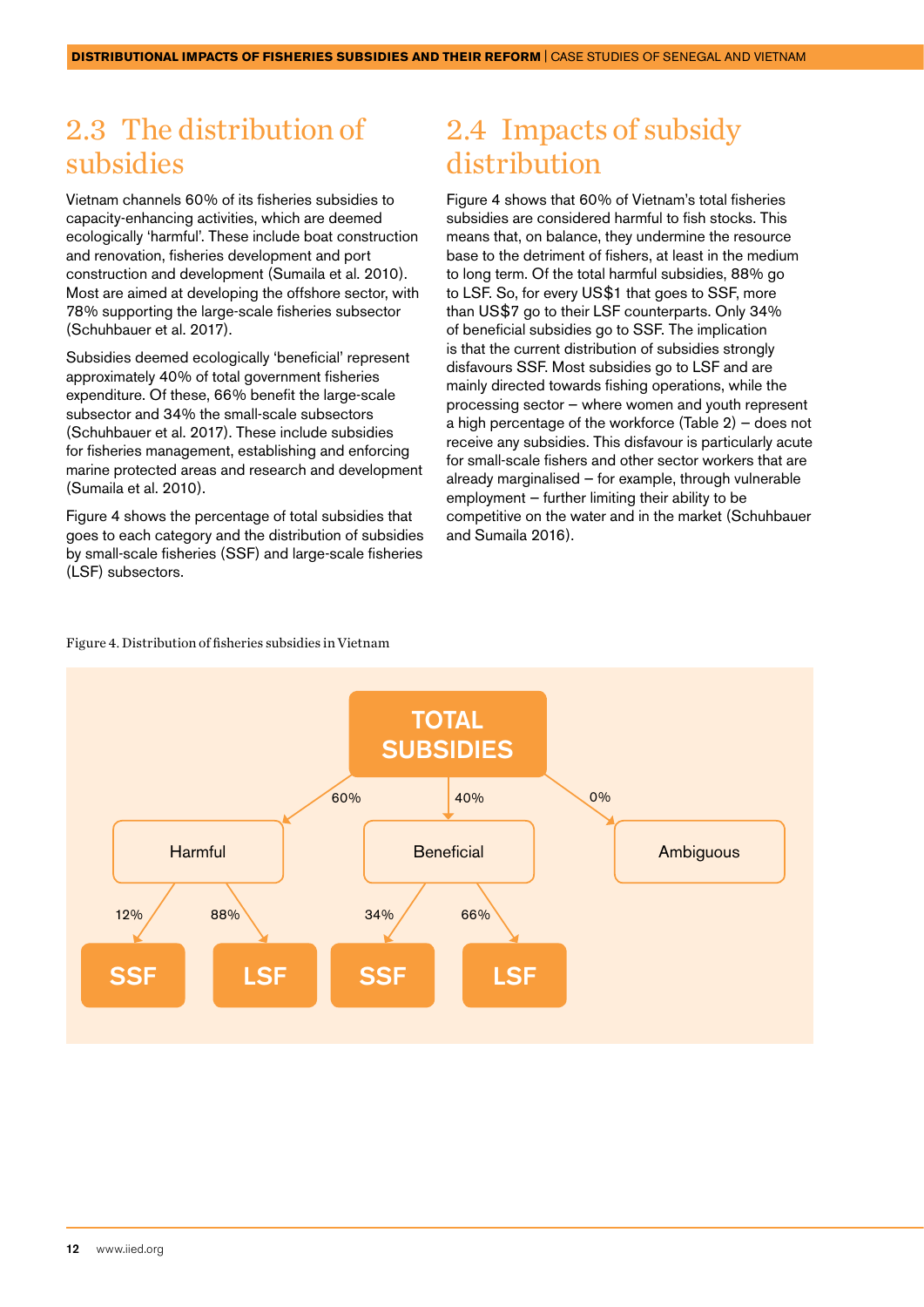### <span id="page-12-0"></span>2.5 Potential impacts of subsidy reforms

With fisheries subsidies in Vietnam disproportionately favouring the industrial subsector, the most direct and immediate impact of reforming capacity-enhancing subsidies will probably be on the offshore fleet and its actors. There could be a short-term loss of jobs relative to the current state of fish stocks, particularly for men working in offshore fleets; fishers, owners and crew could also see a short-term loss of income, particularly boat owners who benefitted most from subsidy programmes (Duy et al. 2015). The decrease in product supply could also result in significant job losses in the post-harvest sector — particularly in processing and marketing — which would mainly impact women.

Despite these short-term losses, not doing anything would do more harm. When we consider the current state of fish stocks (Figure 1) and the potential for overexploiting more stocks, a business-as-usual scenario of continuing to provide subsidies that increase effort will increase overexploitation and reduce supply, with associated long-term job losses. There is some indication that stocks are already overexploited in offshore waters and that this is causing offshore vessels to fish in inshore waters and venture into neighbouring countries' waters to fish illegally (Duy 2016). It should be noted that subsidies aimed at reducing fishing costs to large-scale fleets were intended as an interim measure to shift effort from overexploited inshore to the less-exploited offshore waters. Although this may have been successful in the short term, if the subsidies continue — especially under the current limited levels of enforcement — they will lead to negative social and environmental outcomes in the long term (Duy et al. 2015; Duy 2016).

### 2.6 Possible strategies for reform

To benefit both inshore and offshore stocks, the government could reorient funds that reduce operating costs for offshore fleets towards management and enforcement. By restricting large-scale vessels from inshore waters and establishing no-catch zones in heavily depleted areas, this would help rebuild inshore stocks while reducing capacity and pressure offshore. It could also create new jobs by investing funds earmarked for fisheries subsidies in innovation and education, developing new industries, markets and skills.

The key is to decouple subsidies from fishing effort. Fisheries-related development that is not related to effort could help improve quality and traceability, allowing Vietnamese fishers to access higher-value markets. Tapping into these requires some upfront financial investment or incentives, which can be fiscally challenging and are therefore most effectively delivered through government programmes and schemes.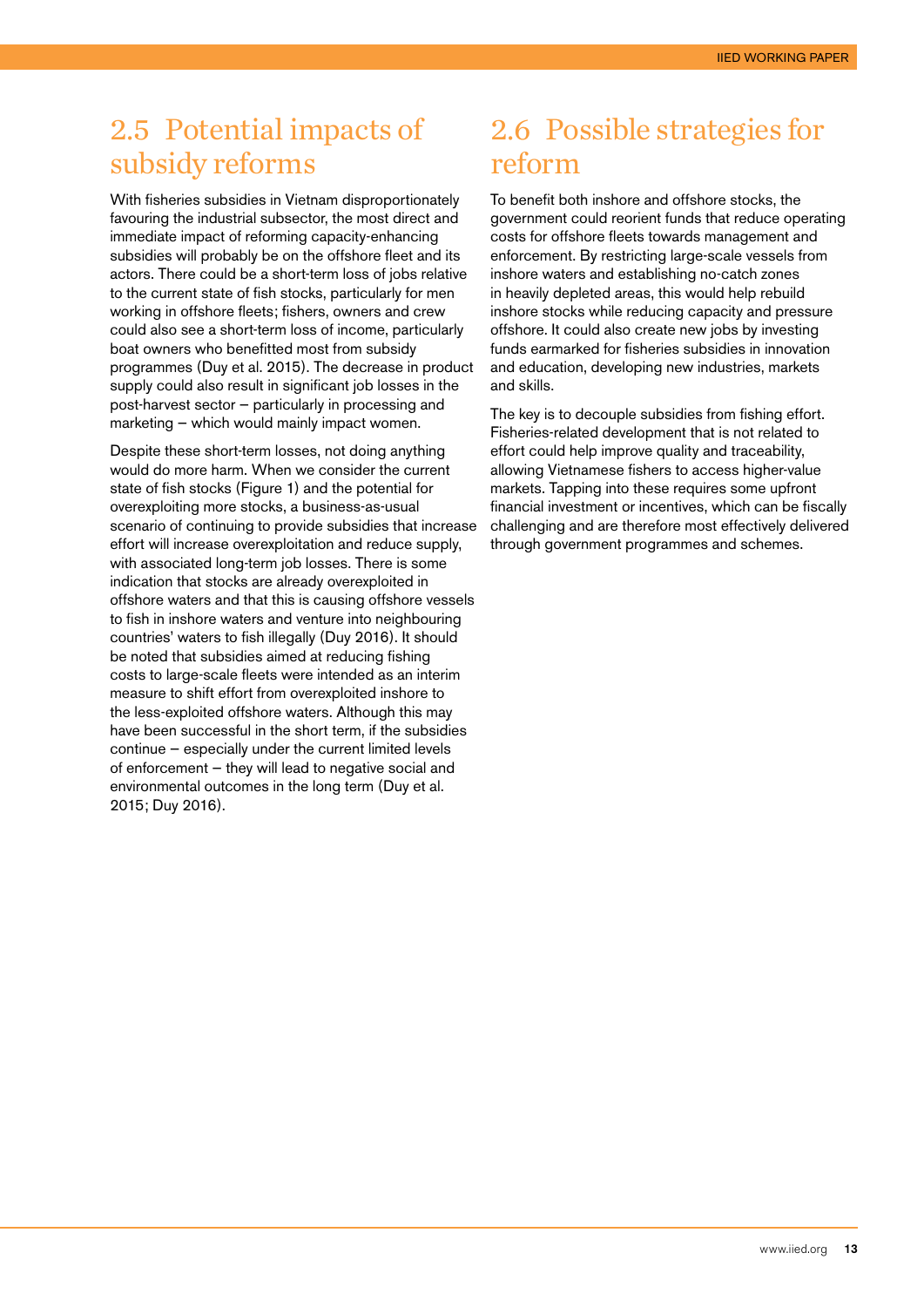# <span id="page-13-0"></span>3 The case of Senegal

Senegal is highly dependent on fisheries for jobs, revenue and as an important food source (Belhabib et al. 2015; Selig et al. 2018). Some communities are completely dependent on fishing for income (Blédé et al. 2015). However, an increase in fishing effort and decrease in fish biomass off the Senegalese coast mean that the profitability of fisheries has decreased over time (Ba et al. 2017), jeopardising the benefits fisheries bring to communities.

The government introduced substantial capacityenhancing inputs in the form of tax rebates and subsidies for fuel and vessel maintenance, upgrades or acquisition. It intended to maintain these benefits but, unfortunately, the subsidies led to overcapacity in the

sector and the overexploitation of stocks. Added to this, subsidised vessels from other countries fishing on the high seas beyond Senegalese waters add pressure on migrating stocks, which are already overexploited within Senegal's exclusive economic zone (Sala et al. 2018).

In 2014, around 7.5% of fish stocks in Senegalese waters were considered exploited, 15.8% overexploited and 54.4% collapsed (see Figure 5). Illegal fishing, poor infrastructure and weak monitoring and enforcement capabilities further exacerbate the challenges faced by the fisheries sector and those who rely on it for food and livelihood security (Belhabib et al. 2015; Blédé et al. 2015).



Figure 5. Stock status in Senegalese waters, 1950–2014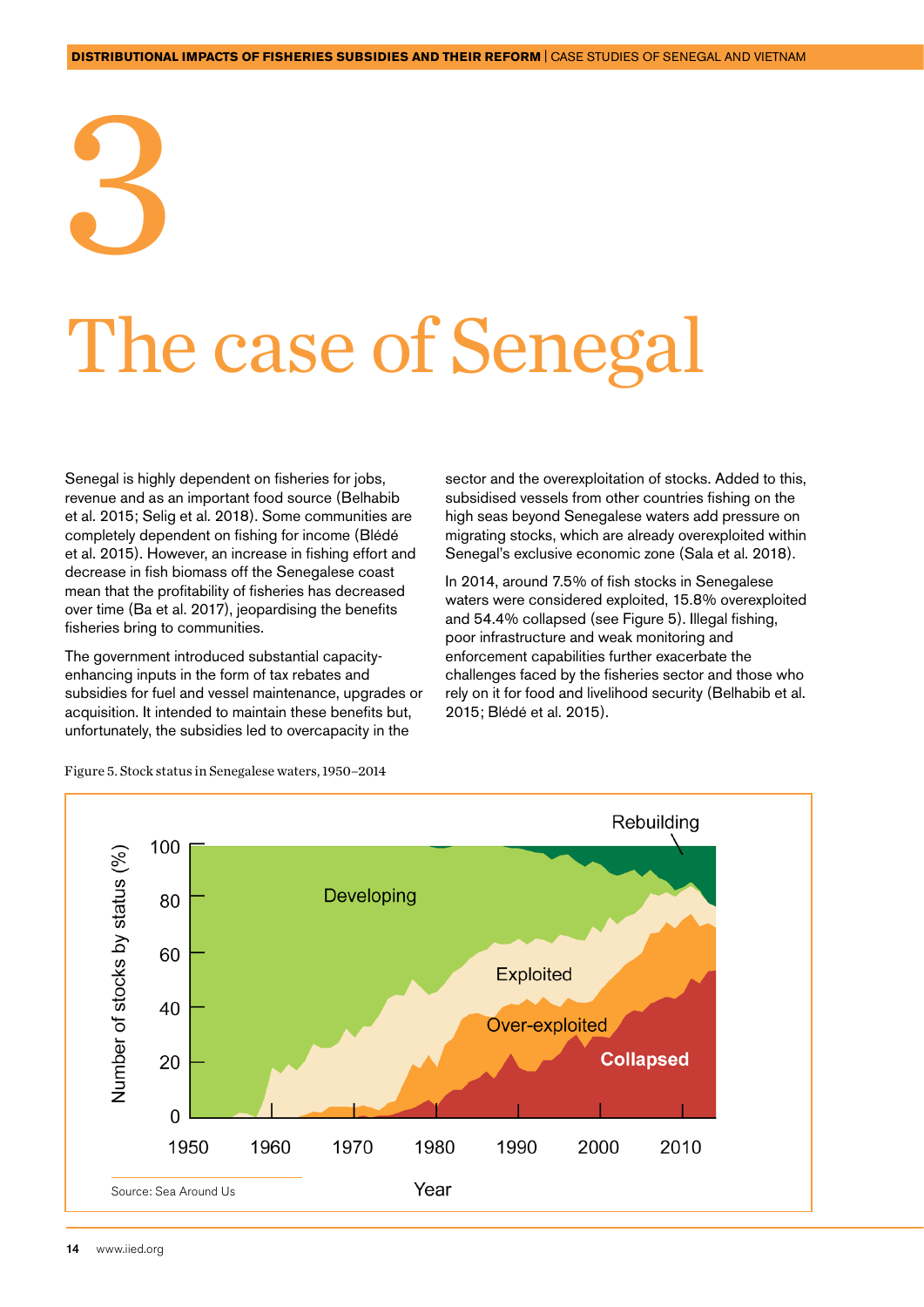<span id="page-14-0"></span>



Given the country's high dependence on fisheries, subsidy programmes and their reform must include an assessment of the social impacts of proposed policy changes to mitigate adverse consequences on vulnerable populations such as women and youth.

#### 3.1 Social and economic profile of Senegalese fisheries

Fisheries in Senegal are dominated by small-scale fleets, which catch approximately 520,000 tonnes a year.8 Around 66% of these catches are from smallscale (mainly artisanal and subsistence) subsectors (see Figure 6). The landed value of fisheries catches is roughly US\$3.2 billion (2010 real value, adjusted for inflation); approximately 70% of this is from small-scale subsectors.<sup>9</sup> Employment in the fisheries sector is also dominated by the small-scale sector, both in terms of harvest and post-harvest. An estimated 825,000 people rely on fisheries for some portion of their income, when all direct and indirect jobs are considered. Approximately 58,000 people work directly in smallscale fishing and  $40,000 -$  mostly women  $-$  in smallscale processing and trade (Deme et al. 2012; Belhabib et al. 2015).

In Senegal, men dominate fishing activities, while women control much of the post-harvest side of the fish value chain (mainly artisanal smoking and drying): 98% of small-scale fishers are men, and some 90% of the country's 40,000 seafood processors are women (Soumare 2006; Deme et al. 2012). Women

Table 3. Small-scale fishers, women and youth working in fishing and fisheries processing in Senegal

| <b>POPULATION</b>   | FISHING (%) | <b>PROCESSING (%)</b> |
|---------------------|-------------|-----------------------|
| Small-scale fishers | 90          | 90                    |
| <b>Women</b>        |             | 90                    |
| Youth (aged 15-24)  | Unknown     | Unknown               |

Source: Author's own

8 Sea Around Us catch reconstruction data include industrial, artisanal, subsistence and recreational catches, averaged over 2010–2015. See [www.seaaroundus.org](http://www.seaaroundus.org)

9 Calculated from Sea Around Us catch estimates combined with ex-vessel prices from the Fisheries Economics Research Unit price database.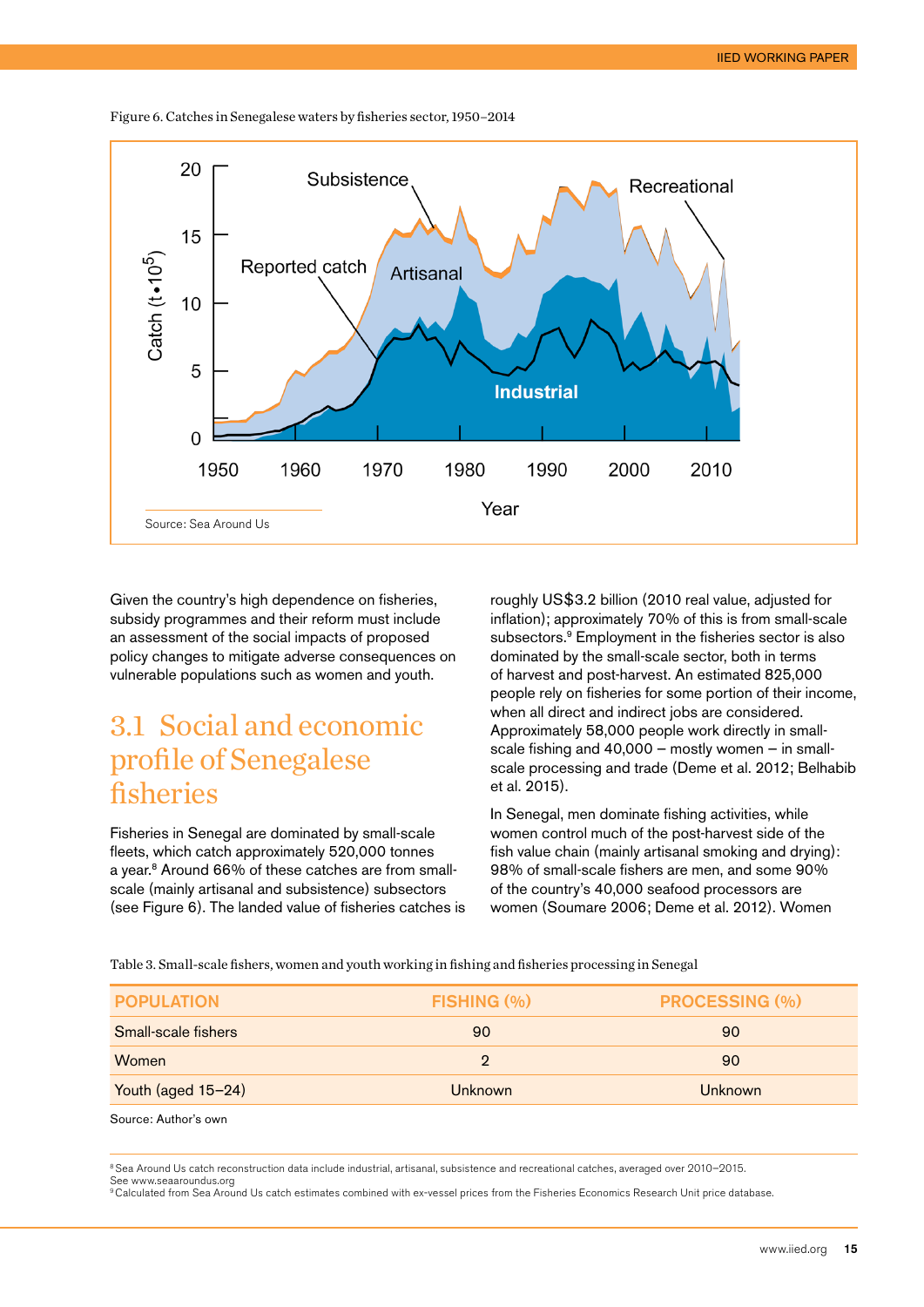<span id="page-15-0"></span>are also involved, but to a much lesser extent, in the production side, collecting invertebrates from shores for subsistence and/or artisanal purposes (Grandcolas 1997; Walter 2006). Around 1,350 women are involved in these shore-based fishing activities, contributing an estimated 10,000 tonnes annually to the total national catch (Belhabib et al. 2014), valued at US\$30.5 million in 2015 (Harper et al. 2017). The shellfish harvest (done mainly by women) targets seven different high-value species in Senegal's mangrove estuaries, including: *Murex cornutus* (sea snail), *Cymbium senegalensis* (sea snail), *Pugilina morio* (whelk), *Senilia senilis* (blood cockle/clam), *Crassostrea gasar* (mangrove oyster), *Tagelus adansonii* (razor clam) and *Callinectes sapidus* (blue crab) (Carney 2017).

These gendered roles in fisheries also extend to gendered responsibilities and patterns of household expenditure. In Senegalese fishing families, women are often responsible for many of the basic household expenses, such as food, healthcare, education, clothing and so on (Hall-Arber 2012). An increase in men's income from fisheries or elsewhere does not necessarily translate into financial relief at the household level, where women continue to pay for most of the shared expenses, with minimal help from their husbands (Hall-Arber 2012). This limits women's ability to save or reinvest in their business, which adds to their economic vulnerability.

### 3.2 Subsidies to Senegalese fisheries

Senegal has various fisheries subsidy programmes, which together represent around US\$51.8 million in government expenditures and exemptions (Sumaila et al. 2010; Schuhbauer et al. 2017; Ndiaye 2018). Fisheries subsidy programmes in Senegal mainly support the operation and development of the artisanal fisheries sector, dominated by the sardinella fishery (Belhabib et al. 2013). Tax exemptions on fishingrelated equipment amounted to US\$1.1 million in 2010 (Sumaila et al. 2010). In 2017, the government provided some US\$17 million in total fuel subsidies, which have increased dramatically in recent decades (Figure 7), partly to offset the increasing cost of fuel. Another US\$12 million went to vessel upgrades and US\$17 million to fisheries development projects in 2017 (Ndiaye 2018). Fisheries management, research and development and marine protected areas are less well funded, receiving only US\$3.1 million between them in 2020, while government expenditure on market and storage infrastructure was only around US\$580,000 (Sumaila et al. 2010). Although we could not identify more recent figures for these subsidy categories, the government recently announced a major fisheries infrastructure project, which it claims will increase revenue to fishers.10 But it provides no details on the amount of money it will devote to this project.



Figure 7. Fuel subsidies to Senegal's artisanal fleet, 1981–2017

10<https://english.rvo.nl/news/fishing-port-development-offers-better-prospects-senegalese-fishermen>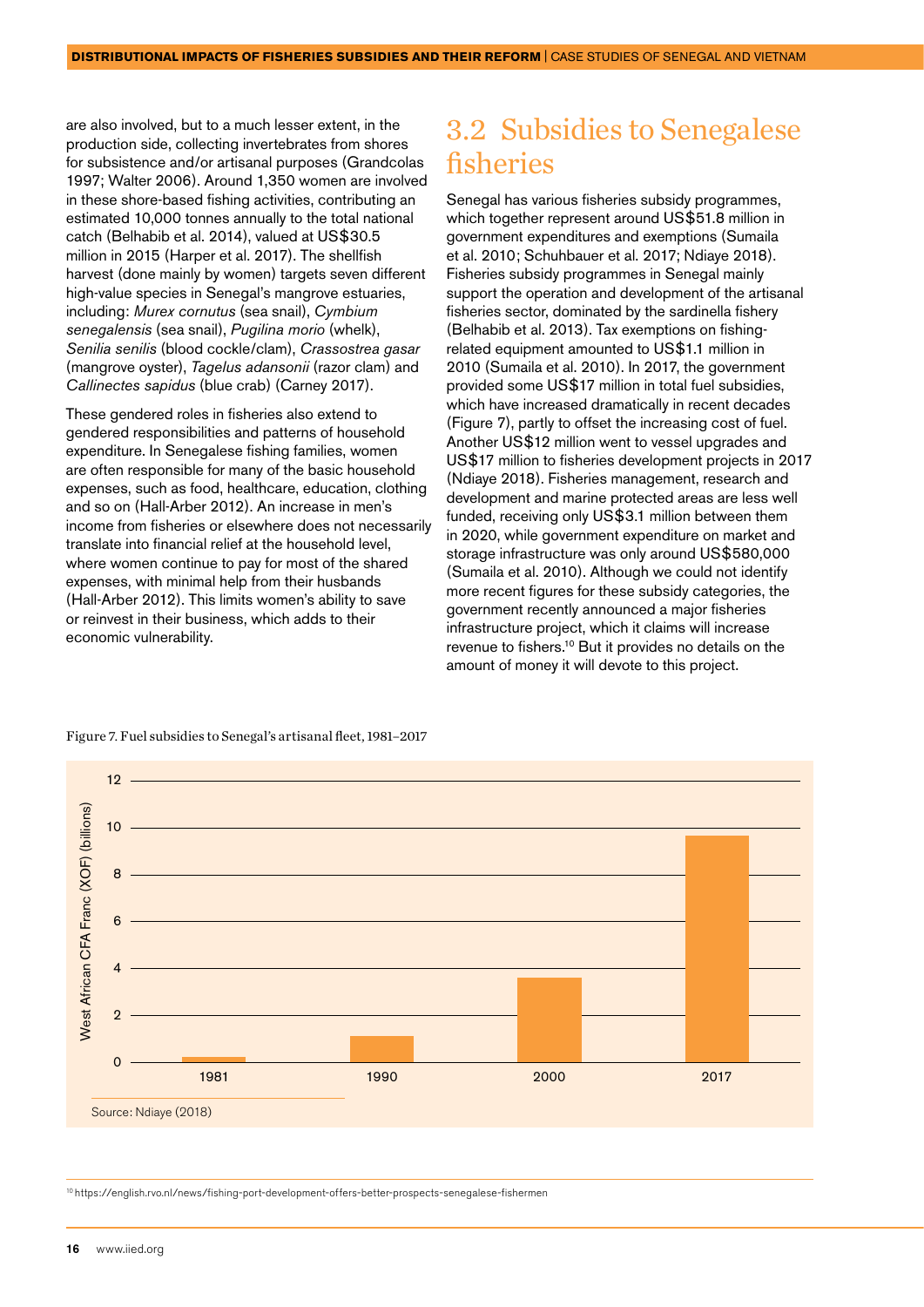#### <span id="page-16-0"></span>3.3 The distribution of subsidies

In Senegal, 94% of fisheries subsidies go to capacityenhancing activities — which are deemed ecologically 'harmful' — including boat construction and renovation, fisheries development projects, market storage and infrastructure, tax exemptions and fuel subsidies. Most of these are directed to the small-scale subsector, which receives 60% of total 'harmful' subsidies. The other 40% goes to the large-scale subsector (Schuhbauer et al. 2017).

Subsidies deemed ecologically 'beneficial' represent around 4% of total government subsidies to fisheries. Of these, 54% benefit the large-scale subsector and 46% the small-scale subsector (Schuhbauer et al. 2017). The latter include subsidies for fisheries management, research and development and marine protected areas (Sumaila et al. 2010).

Figure 8 shows the percentage of total fisheries subsidies to each category and the distribution of subsidies between small- and large-scale fisheries.

### 3.4 Impacts of subsidy distribution

Figure 8 shows that 94% of total fisheries subsidies in Senegal are considered harmful to fish stocks. This means that they undermine the resource base to the detriment of all those who depend on fisheries for food and income in the medium to long term. Of the total harmful subsidies, 60% go to SSF and 40% go to LSF, while the beneficial subsidies are divided more equally between SSF and LSF.

We have already discussed how most of the people employed in Senegal's fisheries are in the SSF sector, with men dominating fishing activities and women the processing side (Table 3). Although we did not find disaggregated data for youth in Senegal, at 60% of the population, they probably also make up a considerable portion of the fisheries labour force.

Our findings show that existing subsidies are almost entirely considered capacity-enhancing, which threatens the medium- and long-term benefits of fisheries to both men and women. The societal implications of decreased fish supply from continuing to promote overcapacity and overexploitation through capacity-enhancing subsidies are particularly pronounced for women and children. Furthermore, as subsidies are mainly directed



Figure 8. Distribution of fisheries subsidies in Senegal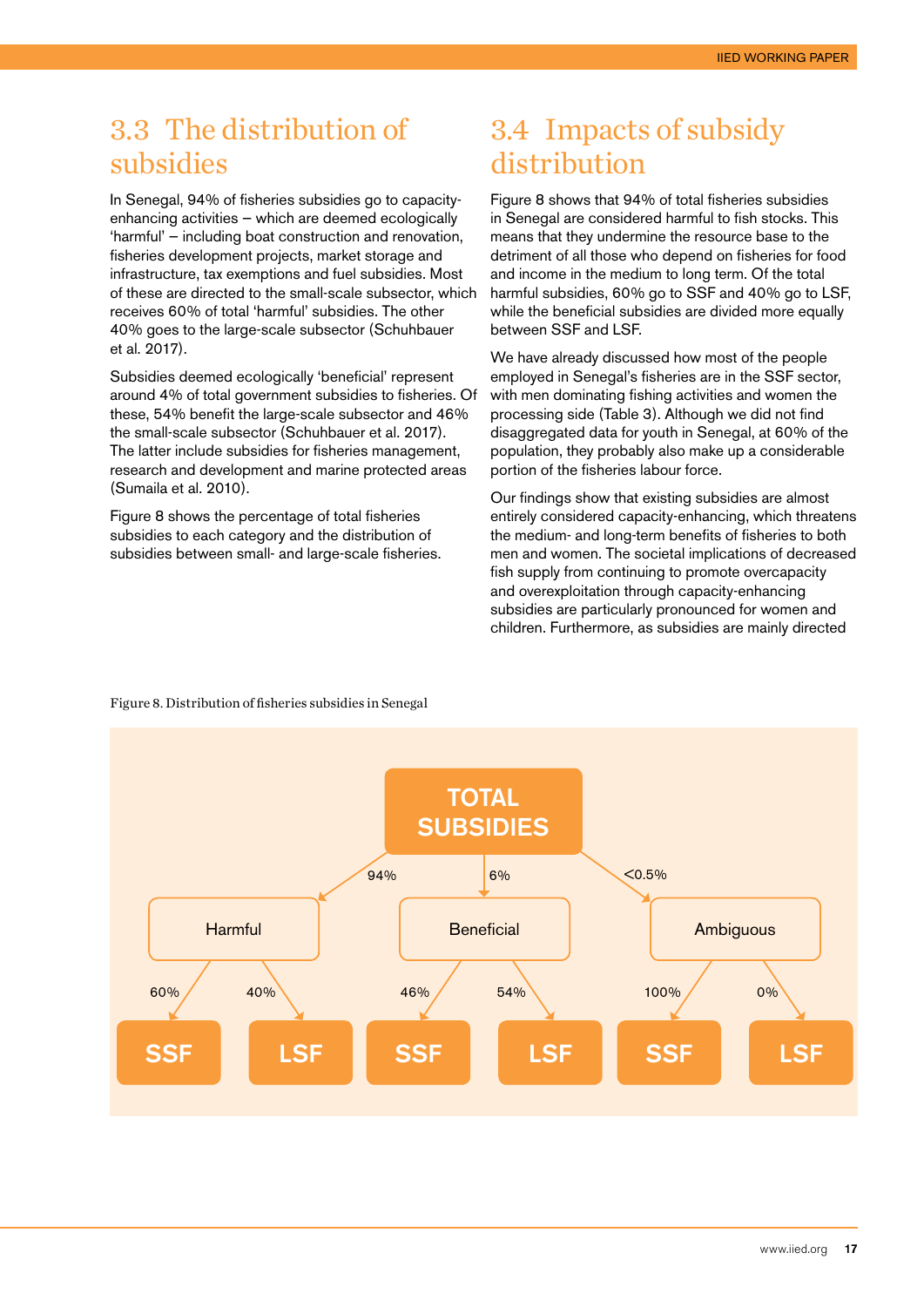<span id="page-17-0"></span>towards fishing or creating incentives to expand export markets, women get little direct benefit from the inputs but bear the consequences for the resulting decline in fish supply.

Government financial support for port construction and infrastructure is considered a capacity-enhancing subsidy. Although these types of subsidy are more likely to benefit the processing sector, which is dominated by women, they represent only 1% of harmful subsidies. The women who participate directly in fishing, targeting molluscs through shoreline gleaning, do not benefit from fisheries subsidies either, as their fishing activities are done on foot using low-technology equipment.

Declining fish supplies — the result of overexploited stocks and the increase in foreign buyers — have disrupted traditional value chains and increased both competition and prices. This is particularly devastating for women fish traders, who have limited financial capital or access to credit.11 In situations of economic crisis, women fish traders have, in some contexts, responded with the practice of transactional sex, or fish-for-sex, to gain access to an increasingly limited and costly fish supply (Béné and Merten 2008). While documented examples of this practice in Senegal are limited, there are many examples from across Africa and elsewhere in the world of women resorting to extreme measures to maintain an income and provide for their families (Béné and Merten 2008).

Continuing to provide subsidies may also further exacerbate illegal migration and associated political tensions. Economic struggles, fisheries collapse and subsidisation (or support for the acquisition and operation of fishing vessels) are linked to illegal migration and migrant smuggling in Africa.12 This is likely to worsen as stocks decline. Climate change and other factors first pushed farmers from inland areas to the coast to work in the fishing industry (Atta-Mills et al. 2004; Pauly 2006). Then declining stocks and limited alternative income opportunities forced many West Africans, especially men and youth, to migrate to Europe in search of employment (Reuveny 2007; Belhabib et al. 2019). The gendered consequences of these migrations include an increased work burden for the women who remain, which affects their socioeconomic status and increases their economic vulnerability (Denton 2002). One study has also linked capacity-enhancing subsidies in Senegal to cross-border migration to other West African countries, contributing to the overexploitation of fish stocks in neighbouring countries and increasing conflict among fishers (Binet et al. 2012).

#### 3.5 Potential impacts of subsidy reform

With these subsidies in place, certain fleets and associated artisanal fisheries will continue to experience declining profits as fish stocks fall. Removing these subsidies, on the other hand, could lead to stock recovery over time. In the short term, it would have a direct impact on small-scale sector fishers and vessel owners. Fuel subsidies represent a third of all fisheries subsidies in Senegal. Without them, most artisanal vessels would probably have negative profits. This would result in fewer employment opportunities and/ or lower income for the vessels' crew and skippers and would have an adverse impact on the small-scale processors and marketers — mainly women — who receive the catch once it is landed, as their fish supply would decrease.

Removing subsidies would also lead to changes in domestic fish supply, potentially threatening food security. But subsidy-fuelled overcapacity is already compromising food security, threatening the health and nutritional status of existing and future generations, with particular impacts on children, youth and women, who are especially vulnerable to food insecurity. If harmful subsidies continue, this will not abate. Removing these subsidies, however, could be part of a broader strategy for securing food and nutritional resources into the future.

But while a decrease in the supply of fish for the local market has direct consequences for domestic food security, having fewer fish to process also has an indirect effect on food security, health and education, due to decreased incomes for women, who support their families through processing and marketing activities (Hall-Arber 2012).

Whether these impacts are a short-term result of removing subsidies or become a medium- to long-term consequence of continued government support for capacity-enhancing activities will depend on political motivation, which often takes a short-term view. Fisheries governance in Senegal has been criticised for favouring policies that claim economic benefit but fail to meet food security and sustainability objectives (Belhabib et al. 2017). However, decision makers must look beyond the political term to create alignment among the various social, economic and ecological objectives outlined in the SDGs, if Senegal and other nations are to make meaningful progress towards these goals.

11 <https://tinyurl.com/yxfm3dyr>

<sup>12</sup> [www.infomigrants.net/en/post/9622/mareyeurs-senegal-s-fisheries-crisis-drives-migration](http://www.infomigrants.net/en/post/9622/mareyeurs-senegal-s-fisheries-crisis-drives-migration)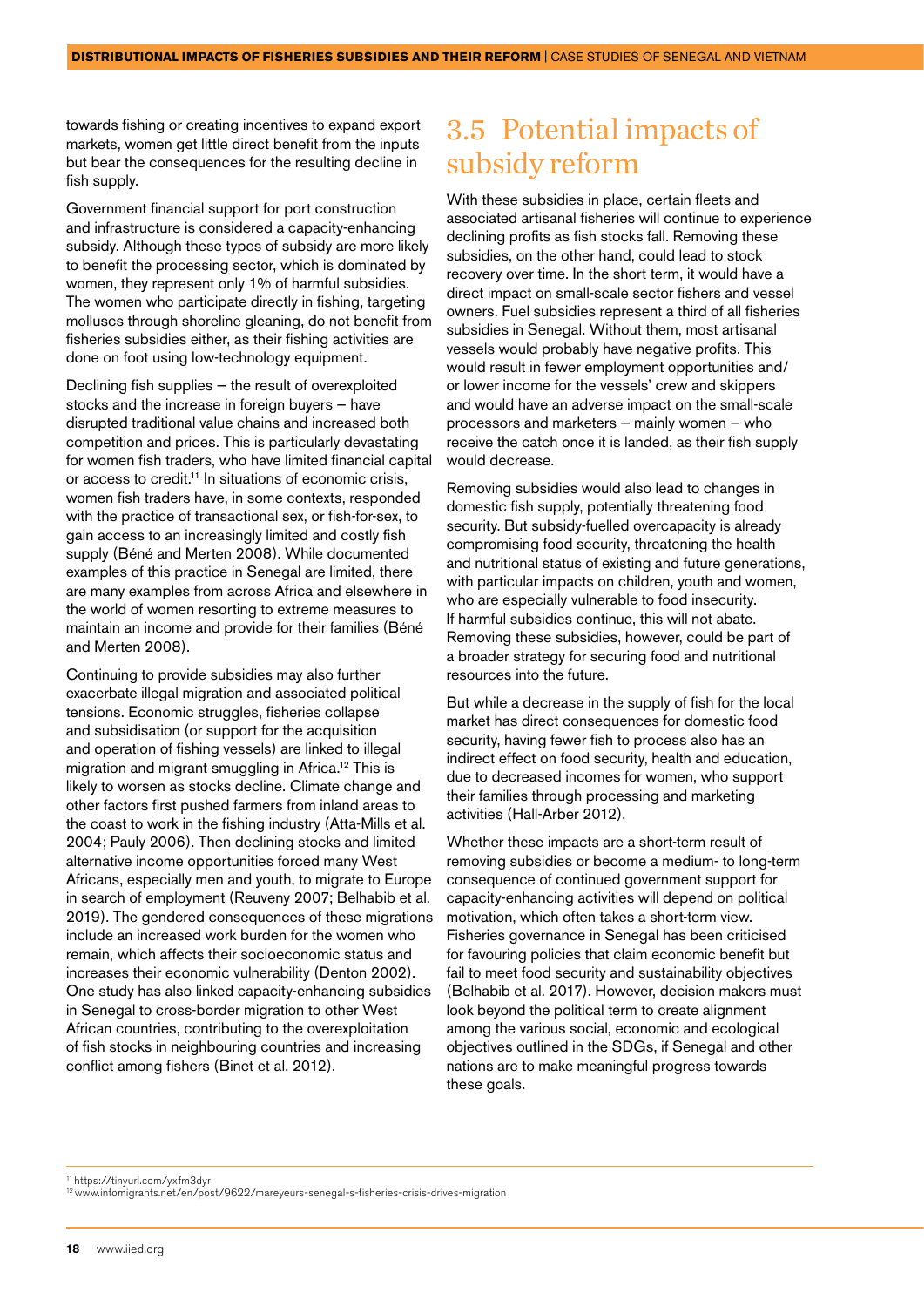<span id="page-18-0"></span>4

# Synthesis and analysis of case studies

The distribution of fisheries subsidies differs substantially between our two case study countries. In Vietnam, they are predominantly directed towards the large-scale sector, while in Senegal they are almost equally divided between the small and large-scale subsectors.

In Vietnam, subsidy programmes have been largely directed towards expanding the offshore fleet to shift effort from the overexploited inshore waters to less exploited offshore areas. But enforcement capacity is limited and this strategy has not succeeded. In fact, it may have increased effort in inshore waters.

In Senegal, fisheries provide crucial employment and are a key source of domestically produced protein in this food-insecure nation with limited income-generating opportunities. So, the drive to subsidise artisanal fleets is partially a strategy to improve food security and alleviate poverty, though it is also driven by short-term economic gain. While subsidies may lead to some short-term gains in terms of domestic food supply and income generation, they also add to overcapacity of the small-scale fleet, putting further pressure on fish stocks that are already threatened by climate change and illegal fishing (Lam et al. 2012; Pauly et al. 2014; Belhabib et al. 2017, 2019).

Removing harmful subsidies in both countries could lead to short-term job losses and decreased revenue. This would have social consequences, which their governments would need to mitigate. In Vietnam, the impact would be greater on the large-scale sector, which employs far fewer fishers than the smallscale sector; but it would also impact post-harvest employment. In Senegal, the short-term impacts would be greater in the small-scale sector. However, keeping capacity-enhancing subsidies would jeopardise job security in this sector even more. It would also have consequences for neighbouring countries in terms of increased fishing effort and overcapacity, as subsidised fleets increasingly fish in these waters, as seen in both Senegal and Vietnam.

The implications of current subsidy distribution and the potential impacts of reform could be especially acute for groups that are already marginalised in the fisheries sector and beyond.

#### 4.1 Fisheries and vulnerable groups

Both our case study countries bring forward gender and intergenerational equity considerations related to fisheries subsidy provision and reform. We have already discussed how, in both countries, men and women perform different roles and occupy different spaces within fishing families, communities and businesses. This gender differentiation is reflected in the division of labour at all levels, from the family home all the way up to industrial fishing and processing. As a result, government expenditures and policy reforms targeted towards specific activities and segments of the fish value chain may well have gendered impacts. It is important to identify these at the outset to mitigate unintended consequences — for example, on poverty and food security — by exacerbating gender inequalities that already exist in the fisheries sector (FAO 2017).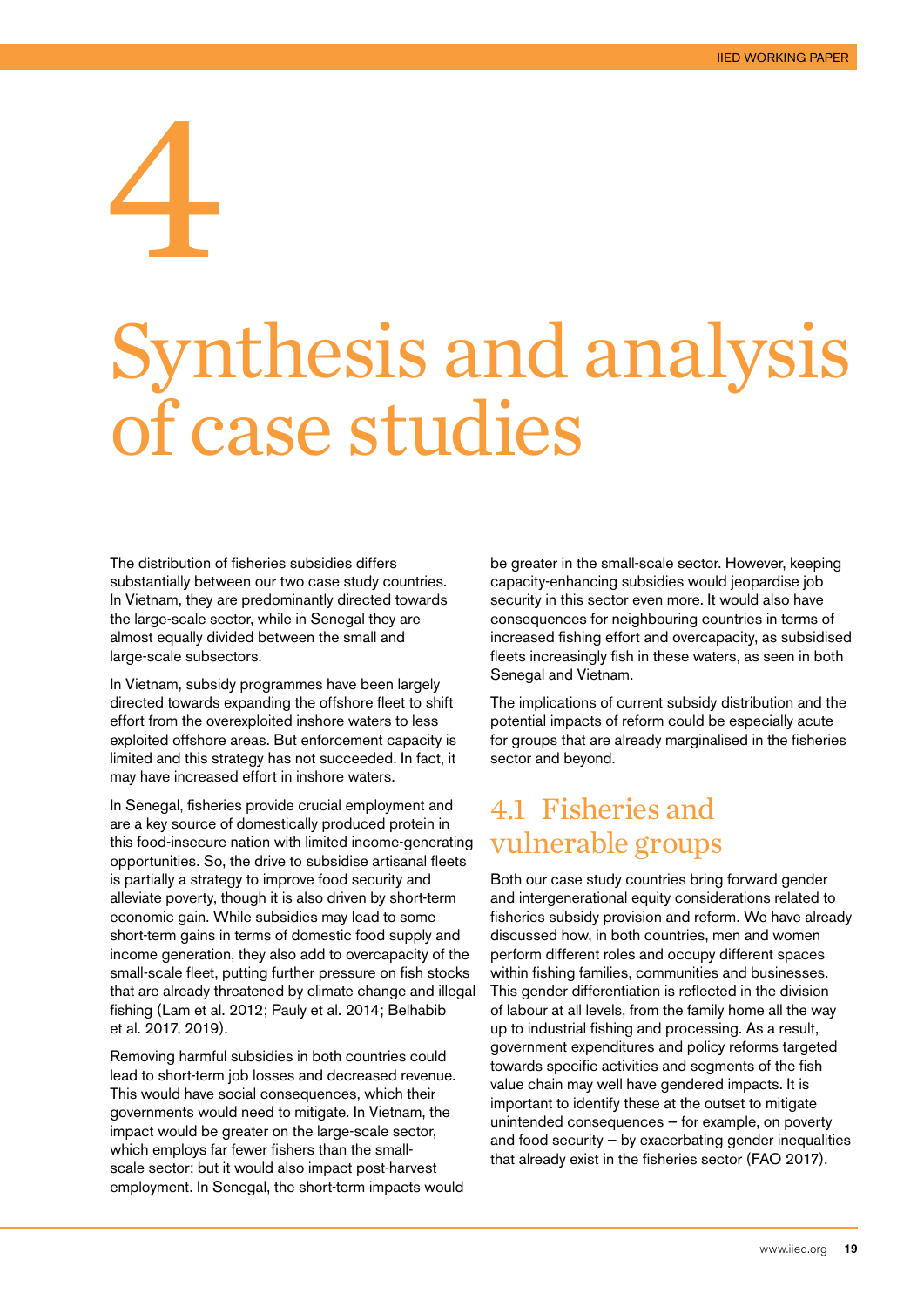<span id="page-19-0"></span>Although age-disaggregated data on fisheries employment were not readily available, we know that youth make up substantial portions of both countries' populations and, like women, they are disproportionately represented in the informal sector, including fisheries, where employment is vulnerable.

#### 4.1.1 Implications of existing subsidy distribution on women and youth

In Senegal, women fish processors and traders' livelihoods are particularly sensitive to the supply of fish, which is threatened by capacity-enhancing subsidies that encourage the overexploitation of stocks. Declining fish supplies and competition from foreign buyers have already driven up fish prices, which has harmed the livelihoods of women who derive their income from fish processing and trade.

In Vietnam, men are the biggest direct beneficiaries of existing subsidies, as they are the ones who fish, own boats and have fishing businesses and companies. Women benefit directly from employment in processing when there is a steady supply of fish. There is an assumption that women will also benefit indirectly through household income from their husbands or other male family members who are employed in the fisheries sector. But this assumes that households in Vietnam pool their incomes and that an increase in income by any single family member benefits the entire family. We know, however, that in many contexts, household income is not pooled, and that changes in an individual's income can influence bargaining power and specific expenditure categories, depending on whose income increases/decreases (Agarwal 1997).

Efforts to develop Vietnam's offshore fishing industry to alleviate pressure on already overexploited inshore fisheries have led to further exploitation of these habitats while also increasing fishing by Vietnamese vessels in neighbouring waters (Duy 2016). While subsidies for boat modification and enhancement and fuel cost reduction may maintain fishing and processing jobs in the short term, they pose a threat to employment in the sector in the medium to long term, if fish stocks continue to decline. Unless subsidies can keep pace with economic loses from declining resources, the deficit this causes in terms of family livelihoods may require women to further increase their work burden through extra income-generating activities.

#### 4.1.2 Potential impact of subsidy reform on women and youth

Removing capacity-enhancing subsidies would create potential for stock recovery, which would have a positive impact on equity. In the short term, removing subsidies could decrease the supply of fish and associated processing employment, which would mainly affect women in both countries. However, it could also break women's cycle of dependence on fisheries-related income, with benefits for children, as women's income in Senegalese fishing families often pays for healthcare, household food and education. To mitigate short-term negative impacts, governments should ensure that when they remove subsidies, they also roll out programmes for income diversification and support for vocational training and education. They should target these especially at women but also offer them to men, with specific opportunities for youth.

In the medium to long term, if stocks recover, fisheriesrelated job opportunities could increase. For this to be a realistic future scenario, governments would need a comprehensive recovery strategy that includes reducing illegal unreported and unregulated fishing activity and illicit trade in fishery resources (Sumaila 2018), re-evaluating fishing agreements with foreign countries (Kaczynski and Fluharty 2002; Alder and Sumaila 2004) and adapting to climate change (Miller et al. 2018).

#### 4.2 Promoting equity instead of exemptions

Mitigating the social impacts of subsidy reforms should include requirements to promote social equality, gender equality and the empowerment of women, with funds redirected or earmarked for social programmes and targeted support for groups such as small-scale fishers, women and youth. This approach could be more effective in targeting benefits towards vulnerable groups than giving special and differential treatment to entire countries, which could further disadvantage the most marginalised by contributing to further decline of fish stocks. Although examples of programmes aimed at levelling the playing field in terms of distributing benefits are rare in the fisheries sector, one government initiative in France provides support to women who contribute to family fishing businesses under collaborative spouse status, where previously only men were eligible for support (Frangoudes and Keromnes 2008).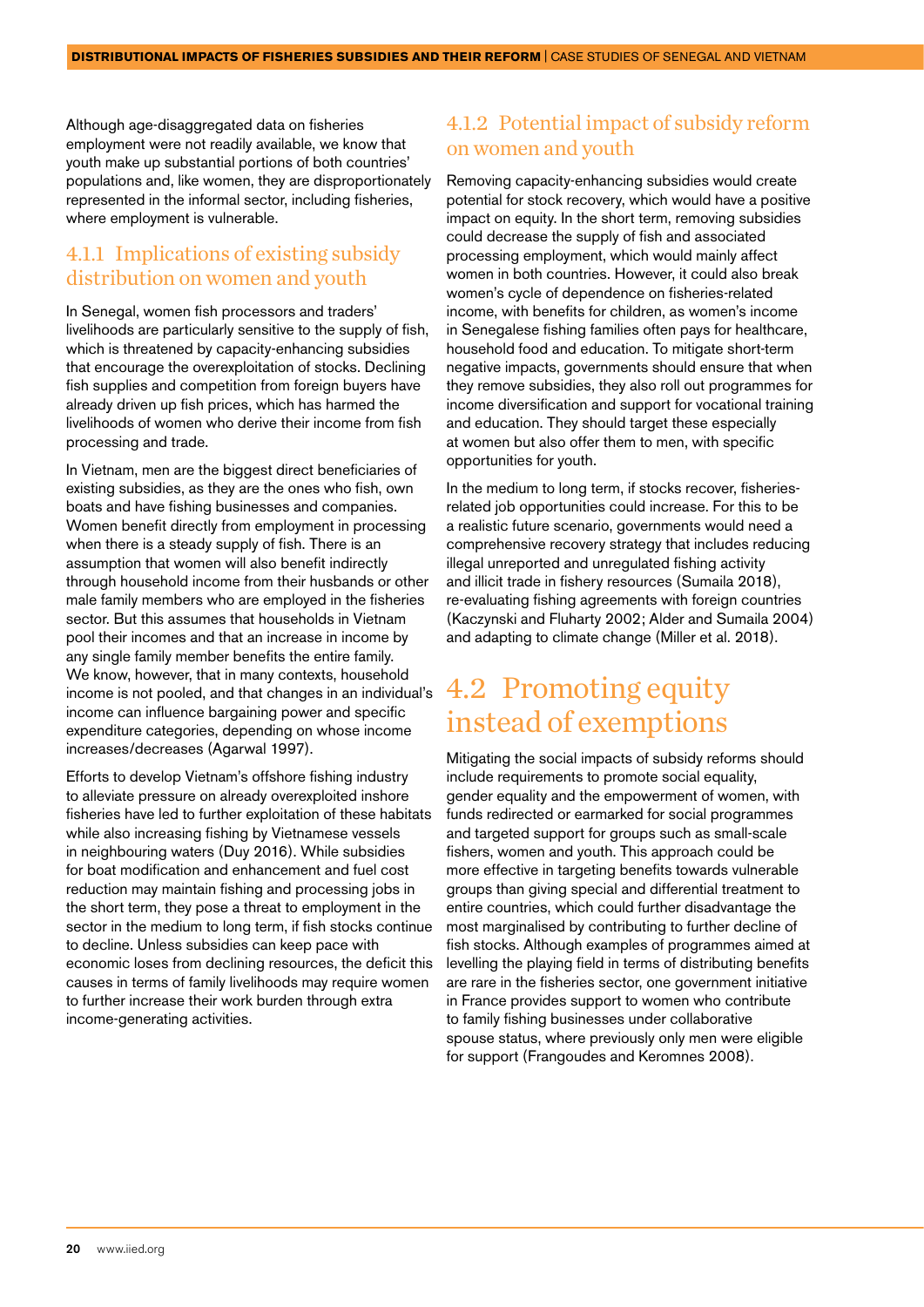<span id="page-20-0"></span>However, this type of government expenditure is often considered an 'ambiguous' subsidy in terms of reducing fishing effort and associated impact on fish stocks. Directing the support specifically towards women would probably have a much greater social impact, as shown in programmes like Brazil's Bolsa Família, a social welfare programme that gives money preferentially to female household heads to improve health and education outcomes in children.

From a social equity standpoint, we can consider funds and programmes to be 'transformative' if they specifically target and empower vulnerable groups (Holmes and Jones 2011). However, given the limited social protection coverage in Vietnam and Senegal, it might be more realistic to mitigate the impacts of subsidy reform on vulnerable groups through programmes to develop alternative livelihoods for women and youth. We explore this strategy in the next section.

### 4.3 Mitigation through reorientation

It is possible to mitigate the short-term impacts of removing capacity-enhancing subsidies in Senegal and Vietnam — in terms of income, jobs and food supply through compensatory and complementary measures to help vulnerable populations during the transition (Merayo et al. 2019). These measures include economic compensation alongside skills development and training for alternative income-generating activities.

With multiple stressors and pressures on already declining fish stocks, relying on fisheries as a primary source of food and livelihood is not sustainable and communities that depend on natural resources such as fisheries for their food and livelihoods are highly vulnerable to climate change impacts (Thomas et al. 2018; Sumaila et al. 2019). Reforming harmful subsidies should be part of a wider mitigation strategy to build adaptive capacity against the impacts of climate change by reducing dependency on fisheries resources. Doing so could divert as much as US\$390 million in Vietnam and US\$48 million in Senegal away from the fisheries industry, which is especially vulnerable to climate change-induced impacts. This could transition the economy and its people towards less vulnerable livelihoods and food sources.

The long-term benefits may include increasing food supplies (if stocks recover) and reducing dependence on fisheries by developing alternative livelihoods. In Senegal, the acute threat of food insecurity means that, alongside subsidy reform, the government will also need to reform to other policies to prioritise local food production for domestic markets and promote

the local retention of more fisheries revenue. This will not necessarily mean completely divesting from export markets, but rather finding creative ways to add value to fish through domestic processing and using traditional value chains where women dominate processing and marketing. For example, reorienting subsidies to improve working spaces for fish processors would reduce post-harvest loss and maintain food quality and health standards. Improving working conditions for the women fish processors would also cascade into an overall boost in the local economy, providing intergenerational benefits in terms of improving women's ability to provide better food, nutrition and education for their families — key indicators of socioeconomic status and social mobility.

#### 4.3.1 Improving product quality and traceability to access higher-value markets

The Vietnamese government could redirect its spending on capacity-enhancing subsidies towards programmes that support resource protection, food safety, traceability and improved marketing. By creating more value in the seafood industry and improving standards, such programmes would supply better, more marketable, high-value products while also improving working conditions in this sector of the fish value chain, especially for women and youth. Cooperatives and fisheries organisations in Vietnam — for example, at the Ben Tre Clam Fishery — have successfully established sustainability certification such as Marine Stewardship Council, offering an important model for increasing the value of a fishery without necessarily increasing the volume of catch.

As well as offering a way to increase the value of seafood products, certification schemes can also increase local participation in species management and offer higher incomes to workers in harvest and processing. For example, women's engagement in the Ben Tre Clam fishery has been significant both in terms of production and decision making, creating pathways for empowering women in fisheries and improving livelihood opportunities in resource-dependent communities.

Although they are predominantly assessed on ecological grounds, seafood sustainability certification schemes are starting to include social and equity parameters in their assessment frameworks. Thus far, these social and equity indicators have been tested mainly in the certification of aquaculture products, but consumer pressure for more socially responsible practices will probably create momentum for expanding it to include capture fisheries.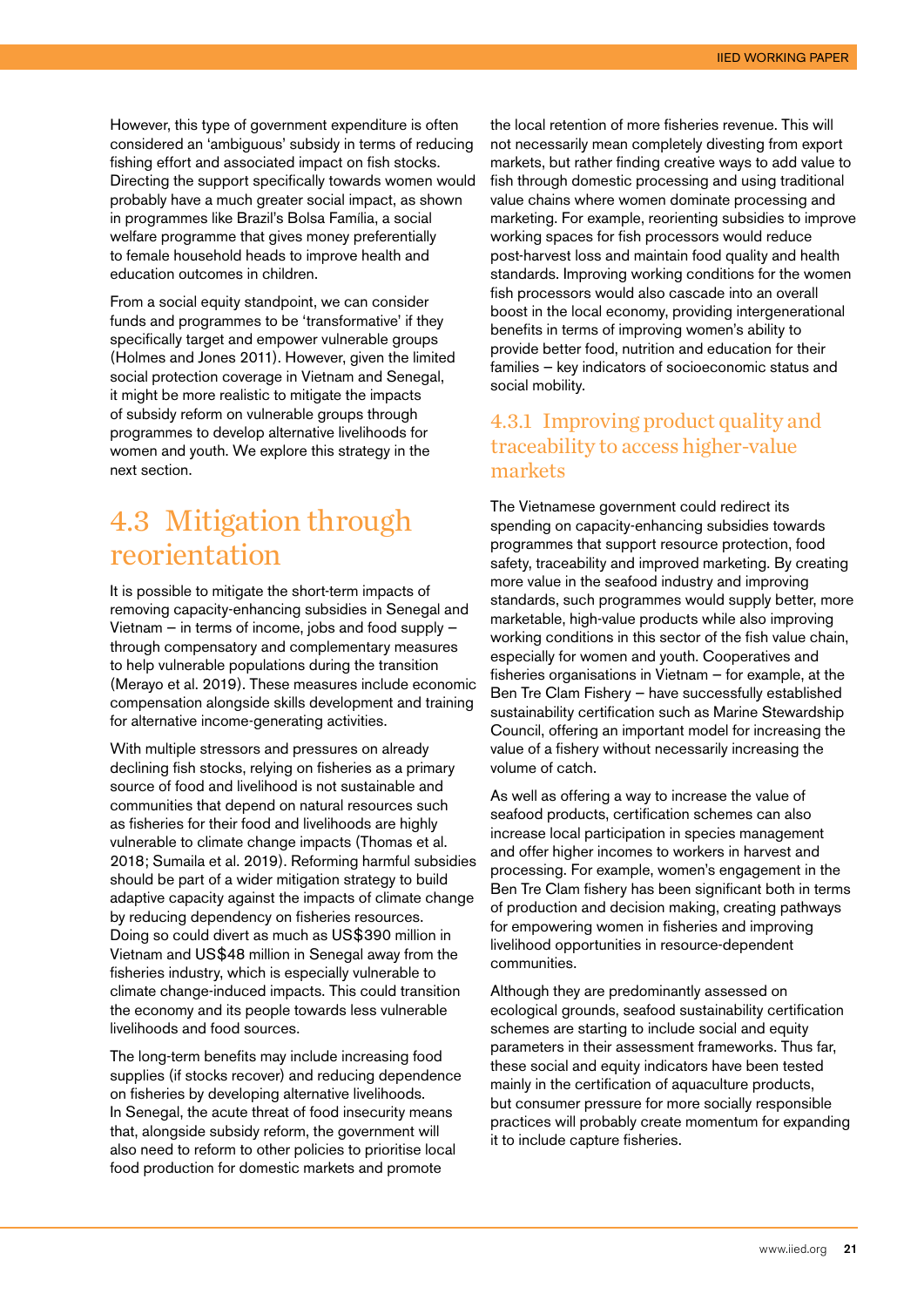#### <span id="page-21-0"></span>4.3.2 Funding inclusive management for improved environmental and equity outcomes

Management approaches that lead towards improved fishery outcomes benefit both men and women by providing more stable fishing and fisheries-related employment. They also improve opportunities for youth and future generations, contributing to intergenerational equity (Sumaila and Walters 2005). Management models that encourage gender diversity in stakeholder engagement and participation<sup>13</sup> could also have a positive influence in promoting equality by increasing women's inclusion in fisheries leadership and decision making. Research into fisheries management group composition has linked greater gender diversity to improved sustainability and conservation outcomes, taking advantage of complementary skill sets and representing a broader spectrum of perspectives and interests (Westermann et al. 2005; Alonso-Población and Siar 2018).

But co-management models do not automatically imply gender-balanced representation. There must be deliberate efforts to empower women and call for gender transformative approaches that challenge existing social and cultural beliefs about gender roles and responsibilities.14

#### 4.4 Bringing equity considerations to the forefront of the debate

International discourse on subsidy reform has focused on capacity-enhancing subsidies because of their adverse impacts on fish stocks. But the conversation now needs to expand to include social and equity dimensions of all subsidies — even those perceived as beneficial (Merayo et al. 2019).

International conservation and sustainability initiatives have increased the focus on establishing marine protected areas, with leaders in global ocean governance and international fisheries policy suggesting that these areas act as 'fish banks' (Sumaila et al. 2015; Sala et al. 2016). It is commendable that governments around the world have successfully established large marine protected areas. These cover extensive areas of the oceans, protect sensitive habitats and provide extraction-free areas of the ocean and coastal zone

for fish to reproduce and re-populate depleted stocks. From an environmental sustainability perspective, we should consider funding the establishment and operation of such areas as beneficial. But there is a caveat from a socioeconomic perspective, as these spaces can limit the activities of vulnerable groups. Left unaddressed, this will exacerbate their food and livelihood concerns, at least in the short term. The gendered impacts of marine protected area placement and establishment have not been adequately studied. But the handful of case studies in various contexts around the world show that, to align the social and equity dimensions of these subsidies with known environmental benefits, governments and practitioners must explicitly consider the human dimension of marine protected areas (Walker and Robinson 2009; Charles and Wilson 2009; Christie et al. 2017; Kleiber et al. 2018).

Although this assessment has revealed many important distributional aspects of fisheries subsidies, there is an urgent need for more information to develop a concrete, country-specific transition strategy. This will require a systematic and rigorous investigation into the potential trade-offs and impacts associated with various reform scenarios at various levels and for vulnerable groups (including women, youth and indigenous peoples). We need to develop a more nuanced understanding of gender relations to capture how fisheries subsidies influence gender relations at the household and community level and how these could shift through the removal of subsidies.

Many of the countries involved in the WTO fisheries subsidies negotiations supported the 1995 Beijing Platform for Action, which includes language around the adverse impacts of trade policies on women. It also urges governments to evaluate and monitor trade and other policies to prevent negative impacts from arising. If governments use gender impact analysis when developing economic and social policies, they can monitor the impacts of their policies and restructure them where impact is harmful (Staveren 2007).

To measure the impacts of existing subsidies and the potential impacts of subsidy reform, government departments must collect and analyse more countryspecific data to assess impacts on youth and evaluate opportunities and options for them. Intergenerational equity is crucial to the broader discourse around subsidies and sustainability, particularly in countries like Senegal with large youth populations, whose futures could be severely constrained by the actions we take today to reduce the resource base.

<sup>13</sup><https://tinyurl.com/y4p89y5t>

<sup>14</sup><https://tinyurl.com/y2eapght>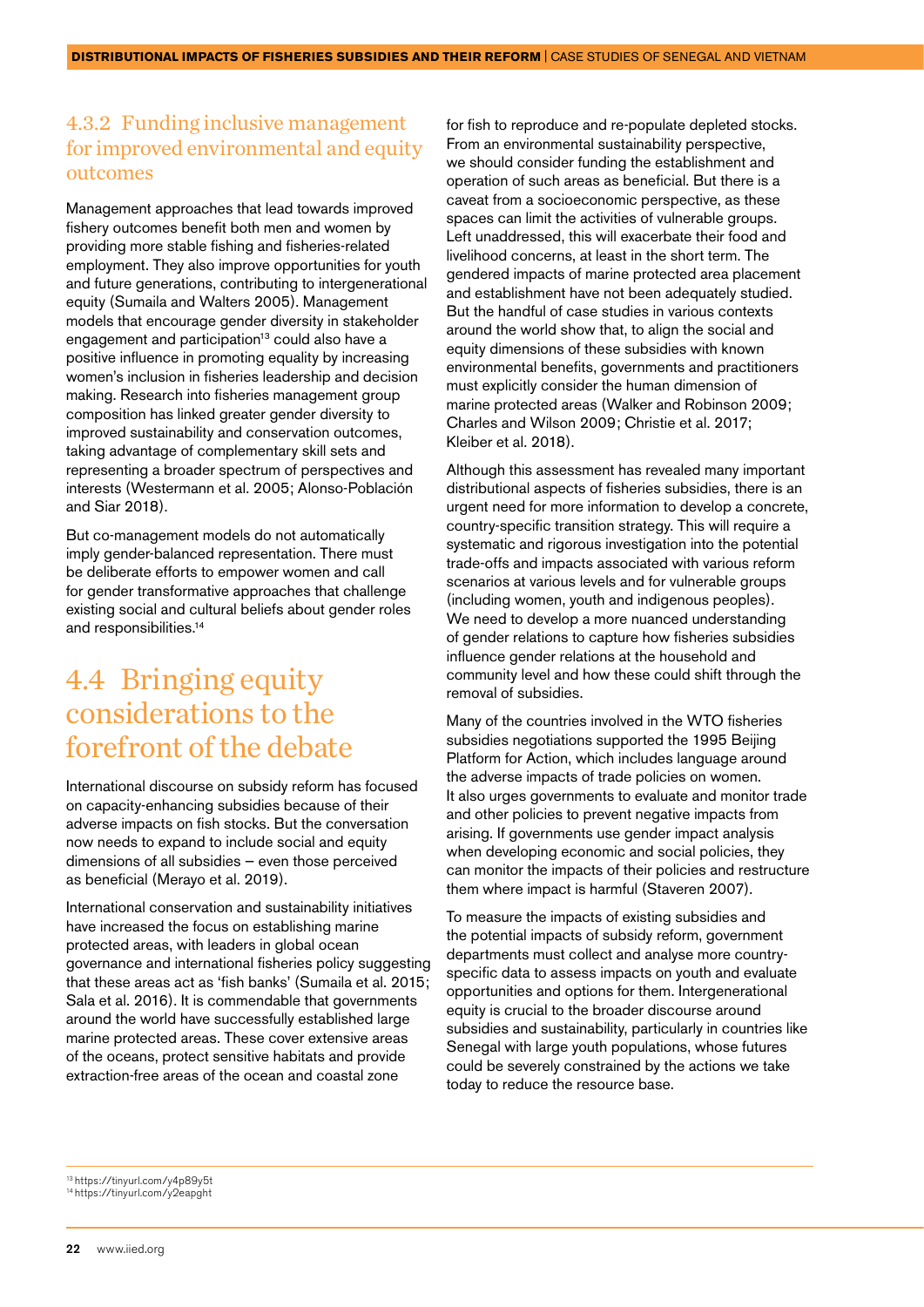### <span id="page-22-0"></span>4.5 Advancing multiple Sustainable Development Goals

As well as making progress on goals and targets related to fisheries and oceans (SGD14 and Target 14.6), subsidy reform could make meaningful contributions towards achieving several other SDGs. Reorienting funds from harmful subsidies to monitoring and enforcement, climate change adaptation and reducing dependence on fisheries resources can help governments meet targets on gender equity, empowering women, reducing poverty, alleviating hunger and increasing access to education and health.

Simultaneously achieving all these goals is unlikely, as there will be trade-offs between various goals and targets (Singh et al. 2018). But it will be possible to align these goals through carefully developed policies and programmes. In terms of subsidy reform, this requires identifying at the outset social, economic and ecological trade-offs to inform strategies going forward. Expanding this view to include intra- and intergenerational impacts and implementing carefully designed reform strategies to transition away from effort-enhancing subsidies will benefit fish stocks and the people that depend on them, including the most vulnerable groups.

## 4.6 Recommendations

In **Vietnam**, the greatest social, economic and environmental impact would come from reorienting existing subsidies to improve fisheries management — with a focus on including both men and women in decision making — and enforcement of fishing areas. Directing funds away from fishing activities towards improving food hygiene and traceability would allow access to higher-value markets, bringing benefits to the many women who work in the post-harvest sector. Reform strategies must include equity considerations from the outset to ensure they contribute towards improving outcomes for women and youth, who are disproportionately represented in vulnerable employment and are often subjected to exploitative working conditions in the fisheries sector. Governments could also redirect funds from harmful subsidies to support gender diversity and inclusion in fisheries management and decision making, aligning with multiple SDGs.

Given the socioeconomic and food security challenges in **Senegal**, we recommend that removing harmful subsidies be closely paired with policies and programmes that diversify livelihoods, promote business innovation and compensate the most vulnerable groups. If done in this way, subsidy reform could reduce dependence on a precarious resource base that is under threat of illegal fishing, climate change and other pressures that add to the vulnerability of fisheriesrelated food and livelihood security. This approach could also be part of a multifaceted strategy to reduce forced migration and its associated intergenerational and gendered impacts, which are particularly acute for rural women and youth.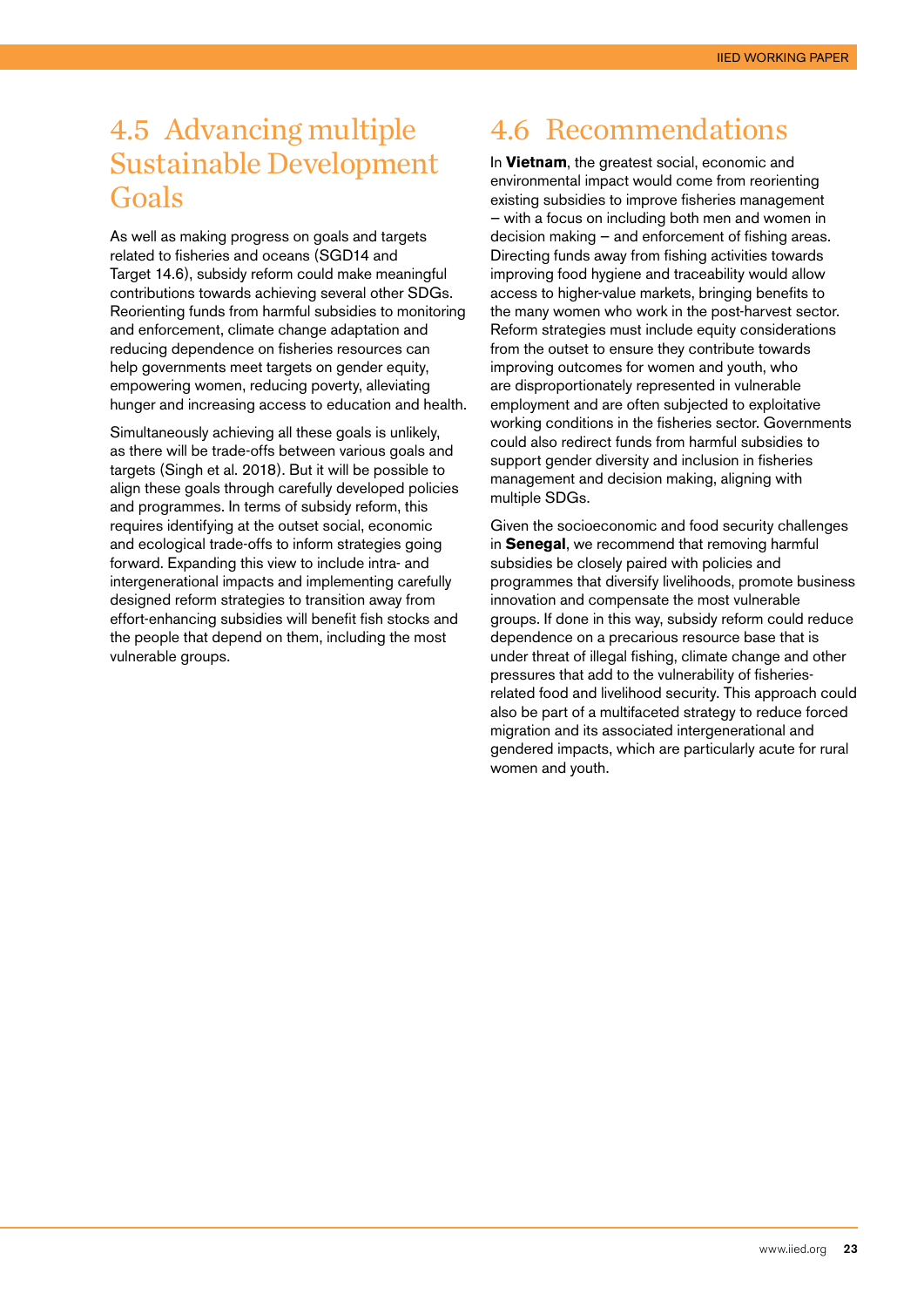# <span id="page-23-0"></span>5 Conclusion

Designing effective interventions to tackle pressing issues of poverty and food insecurity requires a longterm view. This must include developing capacity and reducing dependence on resources such as fisheries, where threats from climate change and illegal fishing are compounded by the negative impacts of capacityenhancing subsidies. Mitigating the short-term social and economic consequences of subsidy reform will require ingenuity and innovation. Governments can stimulate this by redirecting funds away from harmful fisheries subsidies and towards programmes that support the most vulnerable people in society, including women and youth.

Society has much to gain from subsidy reform. As we highlight in this paper, the current trajectory of fisheries subsidies provisioning in Vietnam and Senegal is on course to cause further decline of a public resource, which would considerably harm the citizens of both countries. By carefully designing reform strategies that move away from using public funds to jeopardise the food and livelihoods of the most vulnerable in society towards developing more sustainable strategies that balance social, economic, and ecological outcomes, policymakers can much better maintain the benefits of fisheries resources over the long term.

Mitigating short-term job and income losses and the decreased food supply associated with fisheries subsidy reform requires data that are reliable, recent and disaggregated by age, sex, and income level. Our analysis could have gone into greater depth had more detailed and up-to-date data been available. The subsidy data — especially for Vietnam — were particularly limited, so we recommend updating both this analysis and our recommendations when newer data become available.

We also acknowledge our focus was limited to women and youth as vulnerable groups, when other groups — such as indigenous peoples and ethnic minorities — may also be disproportionately affected by subsidy provision or reform. The next step in this work should be to expand on what we present here to include a broader spectrum of vulnerable populations, thus providing a more comprehensive account of the social and equity dimensions of subsidies.

We have connected insights on subsidy distribution and reform to the broader discourse on sustainable development, and specifically to the SDGs. But we recommend that future work should engage with international policy efforts focused on equity and justice for specific groups – such as the United Nations Declaration on the Rights of Indigenous Peoples — to align reform strategies with other major policy instruments related to equity.

There is plenty of scope to expand this work, given the limited attention that human dimensions of fisheries subsidies have received thus far. With an agreement on comprehensive and effective disciplines to prohibit fisheries subsidies that contribute to overcapacity and overfishing looming, there is an urgent need to mainstream these equity and justice considerations into the subsidy reform discourse to provide effective and equitable reform strategies going forward.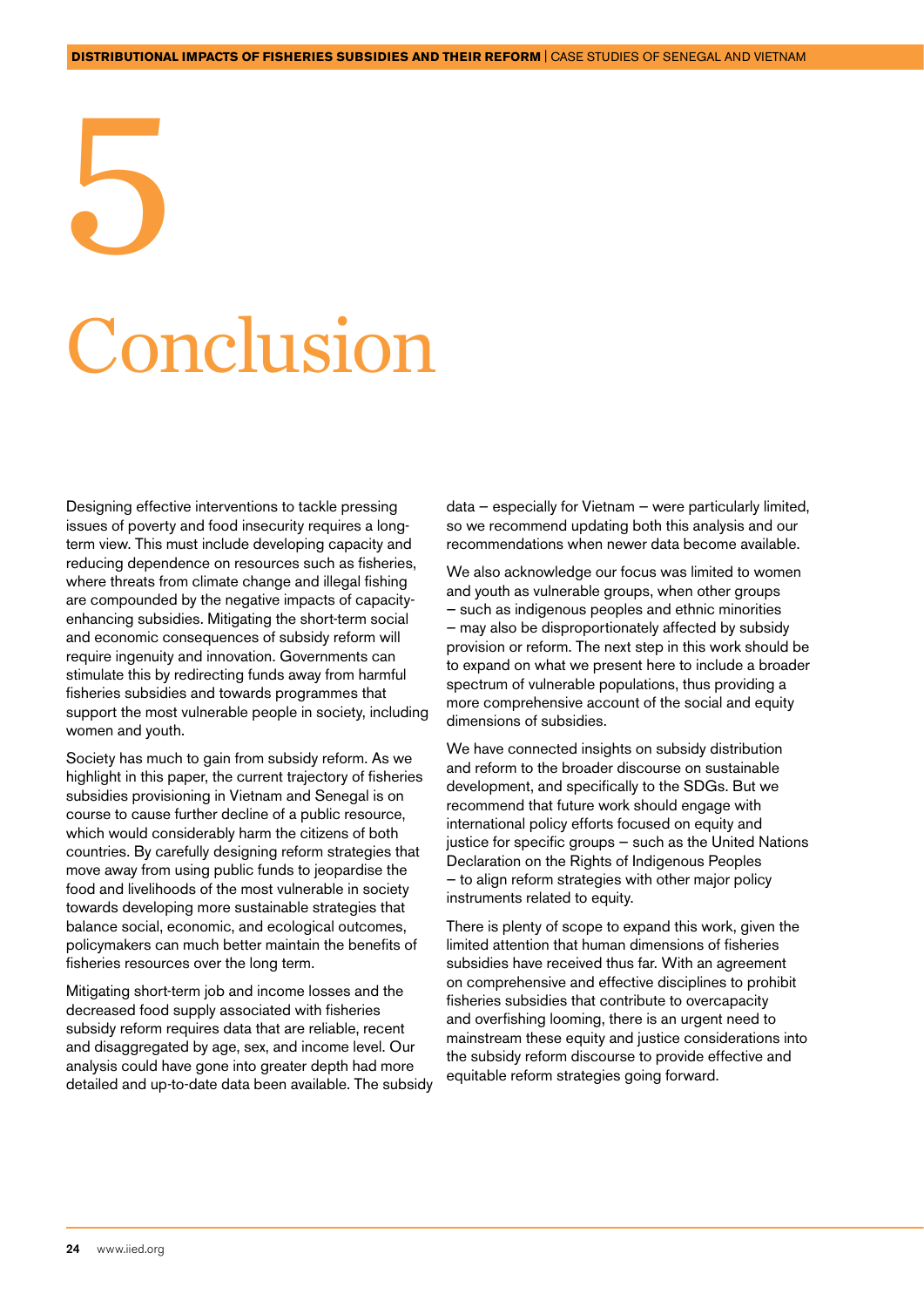# <span id="page-24-0"></span>References

Agarwal, B (1997) 'Bargaining' and gender relations: within and beyond the household. *Feminist Economics* 3, 1–51.

Alder, J and Sumaila, UR (2004) Western Africa: a fish basket of Europe past and present. *Journal of Environment & Development* 13, 156–178.

Alonso-Población, E and Siar, S (2018) Women's participation and leadership in fisherfolk organizations and collective action in fisheries. FAO, Rome.

Anh, N, Than, N, Ha, N, Thi, T, Nga, T and Thuy, N (2015) Labour market transitions of young women and men in Viet Nam. ILO, Geneva.

Atta-Mills, J, Alder, J and Sumaila, UR (2004) The decline of a regional fishing nation: the case of Ghana and West Africa. *Natural Resources Forum* 28, 13–21.

Ba, A, Schmidt, J, Dème, M, Lancker, K, Chaboud, C, Cury, P, Thiao, D, Diouf, M and Brehmer, P (2017) Profitability and economic drivers of small pelagic fisheries in West Africa: a twenty year perspective. *Marine Policy* 76, 152–158.

Belhabib, D, Koutob, V, Gueye, N, Mbaye, L, Mathews, C and Lam, V (2013) Lots of boats and fewer fishes: a preliminary catch reconstruction for Senegal, 1950– 2010. Fisheries Centre Working Paper. Vancouver.

Belhabib, D, Koutob, V, Sall, A, Lam, V and Pauly, D (2014) Fisheries catch misreporting and its implications: the case of Senegal. *Fisheries Research* 151, 1–11.

Belhabib, D, Padilla, A, Sumaila, UR and Pauly, D (2017) On governance in fisheries in Senegal: from down control to co-management. In: Nunes, P, Svensson, L and Markandya, L (eds) *Handbook on the Economics and Management of Sustainable Oceans*. Edward Elgar Publishing, pp 457–475.

Belhabib, D, Sumaila, UR and Le Billon, P (2019) The fisheries of Africa: exploitation, policy, and maritime security trends. *Marine Policy* 1, 1–13.

Belhabib, D, Sumaila, UR and Pauly, D (2015) Feeding the poor: contribution of West African fisheries to employment and food security. *Ocean and Coastal Management* 111, 72–81.

Béné, C and Merten, S (2008) Women and fish-forsex: transactional sex, HIV/AIDS and gender in African fisheries. *World Development* 36, 875–899.

Berkes, F (2015) Coasts for people: interdisciplinary approaches to coastal and marine resource management. Routledge, New York.

Binet, T, Failler, P and Thorpe, A (2012) Migration of Senegalese fishers: a case for regional approach to management. *Maritime Studies* 11, 1–14.

Blédé, B, Compaoré, P and Diouf, A (2015) West Africa report threats to Senegal's fishing sector: a case study from the Ziguinchor region. Institute for Security Studies, Dakar.

Brown, P (2011) Livelihood change around marine protected areas in Vietnam: a case study of Cu Lao Cham. University of Montreal.

Carney, J (2017) "The mangrove preserves life": habitat of African survival in the Atlantic world. *Geographical Review* 107, 433–451.

Charles, A and Wilson, L (2009) Human dimensions of marine protected areas. *ICES Journal of Marine Science* 66, 6–15.

Christie, P, Bennett, N, Gray, N, Wilhelm, T, Parks, J, Ban, N, Gruby, R, Gordon, L, Day, J, Taei, S and Friedlander, A (2017) Why people matter in ocean governance: incorporating human dimensions into large-scale marine protected areas. *Marine Policy* 84, 273–284.

Cisneros-Montemayor, A, Sanjurjo, E, Munro, G, Hernández-Trejo, V and Sumaila, UR (2016a) Strategies and rationale for fishery subsidy reform. *Marine Policy* 69, 229–236.

Cisneros-Montemayor, A, Pauly, D and Weatherdon, L (2016b) A global estimate of seafood consumption by coastal indigenous peoples. *PLOS ONE*, 1–16.

Cochrane, K (2000) Reconciling sustainability, economic efficiency and equity in fisheries: the one that got away? *Fish and Fisheries* 1, 3–21.

Deme, M, Thiao, D, Fambaye, N, Sarre, A and Diadhiou, H (2012) Dynamique des populations de sardinelles en Afrique du Nord-Ouest: contraintes environnementales, biologiques et socio economiques. USAID/COMFISH project, Senegal, University of Rhode Island, Narragansett.

Denton, F (2002) Climate change vulnerability, impacts and adaptation: why does gender matter? *Gender & Development* 10, 10–20.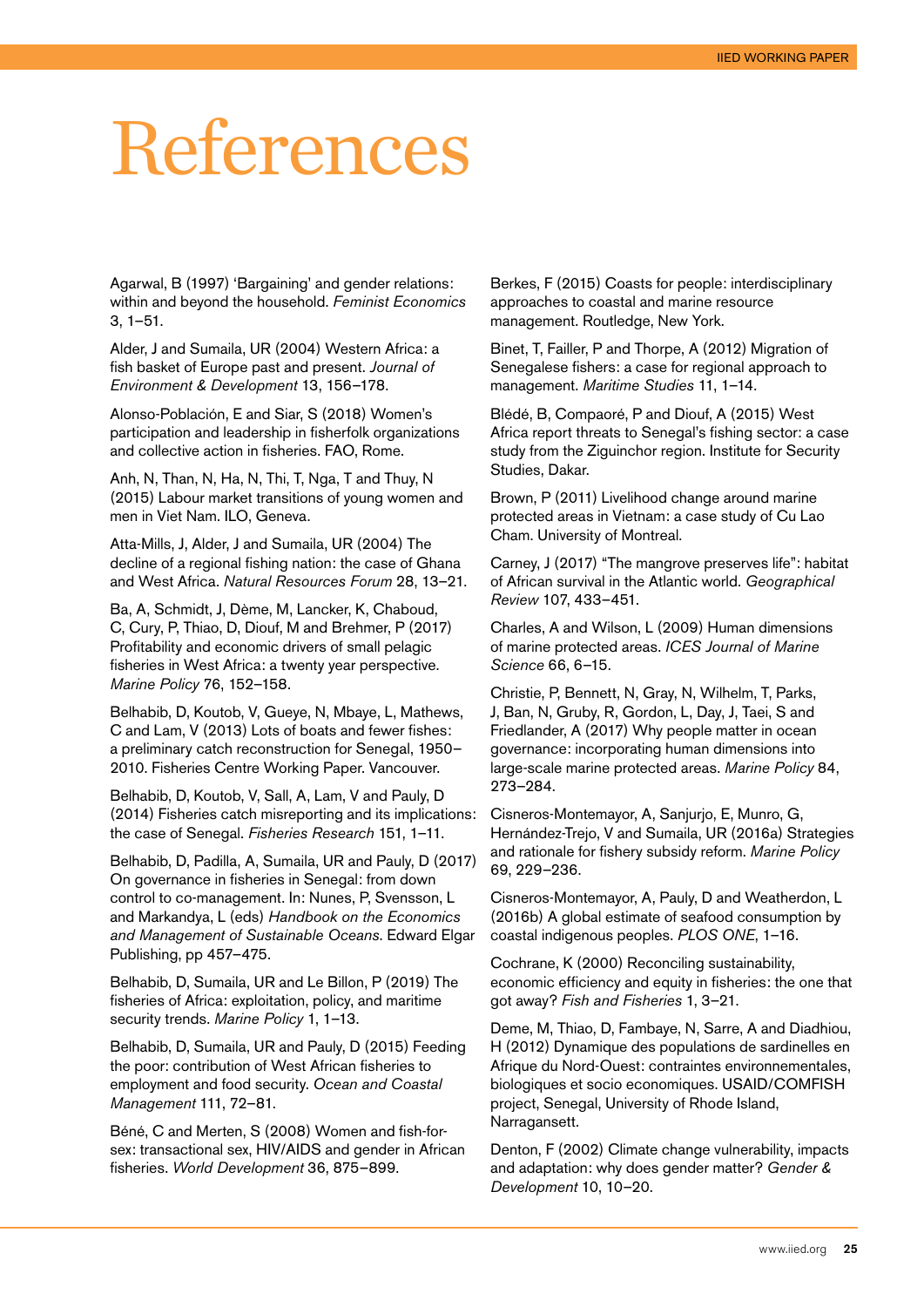Duy, N (2016) The economics of open-access fisheries: subsidies and performance of Vietnamese fisheries. PhD dissertation. The Arctic University of Norway, Harstad.

Duy, N, Flaaten, O and Long, L (2015) Government support and profitability effects — Vietnamese offshore fisheries. *Marine Policy* 61, 77–86.

FAO – Food and Agriculture Organization of the United Nations (2017) Towards gender-equitable small-scale fisheries governance and development: A handbook.

Frangoudes, K and Keromnes, E (2008) Women in artisanal fisheries in Brittany, France. *Development* 51, 265–270.

General Statistics Office of Viet Nam (2018) Results of the rural agricultural and fishery census 2016. Ha Noi.

Golden, C, Allison, E, Cheung, W, Dey, M, Halpern, B, McCauley, D, Smith, M, Vaitla, B, Zeller, D and Myers, S (2016) Nutrition: fall in fish catch threatens human health. *Nature* 534, 317–320.

Grandcolas, D (1997) Les femmes et la collecte des huitres dans le Saloum (Senegal). Dakar.

Hall-Arber, M (2012) Paying for *yip*: the earnings of women fish processors and traders in Senegal are the mainstay of their families but they facing systemic constraints. *Yemaya* 41, 2–5.

Hao, ND (2012) Gender in aquaculture and fisheries: moving the agenda forward. *Asian Fisheries Science* 25S, 129–143.

Harper, S, Grubb, C, Stiles, M and Sumaila, UR (2017) Contributions by women to fisheries economies: insights from five maritime countries. *Coastal Management* 45, 91–106.

Harper, S, Zeller, D, Hauzer, M, Pauly, D and Sumaila, UR (2013) Women and fisheries: contribution to food security and local economies. *Marine Policy* 39, 56–63.

Hien, TT (2008) Women in fisheries and community based coastal resource management in Vietnam: issues and challenges. SEAFish Regional Conference, 2–4 December, Ha Noi.

Holmes, R and Jones, N (2011) Gender inequality, risk and vulnerability in the rural economy: refocusing the public works economic and social risks. ESA Working Paper No 11-13.

Hue, L (2008) Gender, *doi moi* and coastal resource management in the Red River Delta Vietnam. In: Resurreccion, B and Elmhirst, R (eds) *Gender and natural resource management: livelihoods, mobility and interventions*. IDRC Books, Earthscan, London, 33–53.

Hue, LT Van (2006) Gender, *doi moi* and mangrove management in northern Vietnam. *Gender, Technology and Development* 10, 37–59.

Kaczynski, V and Fluharty, D (2002) European policies in West Africa: who benefits from fisheries agreements? *Marine Policy* 26, 75–93.

Kleiber, D, Harris, L and Vincent, A (2018) Gender and marine protected areas: a case study of Danajon. *Maritime Studies* 17, 163–175.

Lam, V, Cheung, W, Swartz, W and Sumaila, UR (2012) Climate change impacts on fisheries in West Africa: implications for economic, food and nutritional security. *African Journal of Marine Science* 34, 103–117.

Lentisco, A and Phuong Thao, H (2013) Strengthening livelihoods: a fisheries livelihoods programme is helping improve women's roles and participation in decision making in the Vietnamese fisheries. *Yemaya* 43, 4–5.

Matthews, E, Bechtel, J, Britton, E, Morrison, K and McClennen, C (2012) A gender perspective on securing livelihoods and nutrition in fish-dependent coastal communities. Bronx, NY.

Merayo, E, Porras, I, Harper, S, Steele, P and Mohammed, E (2019) Distributive justice and subsidy reform in fisheries: a conceptual note. IIED Working Paper. London.

Miller, D, Ota, Y, Rashid, U and Cheung, W (2018) Adaptation strategies to climate change in marine systems.

Ndiaye, P (2018) Renforcement des capacités commerciales du Sénégal: etude sur les subventions dans le secteur de la pêche au Sénégal. Dakar, le 13 Avril 2018. Ministère du Commerce du secteur informel, de la Consommation et des Petites et Moyennes Entreprises, Dakar, Senegal.

Neis, B, Gerrard, S and Power, N (2013) Women and children first: the gendered and generational socialecology of smaller-scale fisheries in Newfoundland and Labrador and Northern Norway. *Ecology and Society* 18, 64.

OECD Development Centre (2017) Youth well-being policy review of Viet Nam. Paris.

Pauly, D (2006) Major trends in small·scale marine fisheries, with emphasis on developing countries, and some implications for the social sciences. *Maritime Studies* 4, 7–22.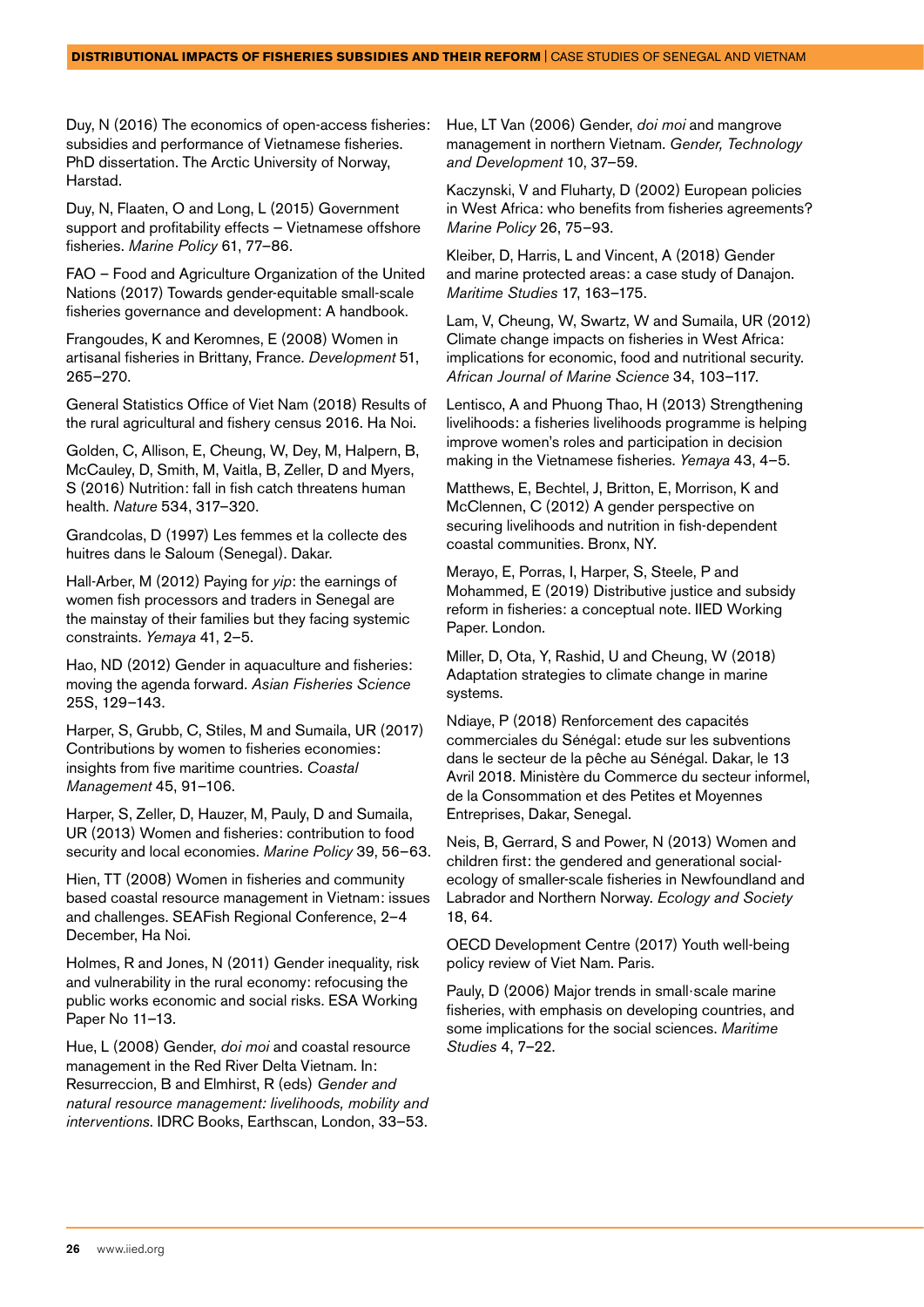Pauly, D, Belhabib, D, Blomeyer, R, Cheung, W, Cisneros-Montemayor, A, Copeland, D, Harper, S, Lam, V, Mai, Y, Le Manach, F, Österblom, H, Mok, K, van der Meer, L, Sanz, A, Shon, S, Sumaila, UR, Swartz, W, Watson, R, Zhai, Y and Zeller, D (2014) China's distantwater fisheries in the 21st century. *Fish and Fisheries* 15, 474–488.

Pomeroy, R, Thi Nguyen, K and Thong, H (2009) Smallscale marine fisheries policy in Vietnam. *Marine Policy* 33, 419–428.

Reuveny, R. (2007) Climate change-induced migration and violent conflict. *Political Geography* 26, 656–673.

Rockefeller Foundation (2009) Asia Cities Climate Change Resiliance Network Initiative: Vietnam country report final. Kowloon, Hong Kong.

Sala, E, Costello, C, Bourbon, J De, Fiorese, M, Heal, G, Kelleher, K, Mof, R, Morgan, L, Plunkett, J, Rechberger, K, Rosenberg, A and Sumaila, UR (2016) Fish banks: an economic model to scale marine conservation. *Marine Policy* 73, 154–161.

Sala, E, Mayorga, J, Costello, C, Kroodsma, D, Palomares, M, Pauly, D, Sumaila, UR and Zeller, D (2018) The economics of fishing the high seas. *Science Advances* 4 (6) 1–14.

Schuhbauer, A, Chuenpagdee, R, Cheung, W, Greer, K and Sumaila, UR (2017) How subsidies affect the economic viability of small-scale fisheries. *Marine Policy* 82, 114–121.

Schuhbauer, A and Sumaila, UR (2016) Economic viability and small-scale fisheries: a review. *Ecological Economics* 124, 69–75.

Selig, E, Mckinnon, M, Turner, W, Hole, D, Zvoleff, A, Allison, E, de Sherbinin, A and Ingram, J (2018) Mapping global human dependence on marine ecosystems. *Conservation Letters*, 1–10.

Sea Around Us. Tools and data. [www.seaaroundus.org](http://www.seaaroundus.org)

Singh, G, Cisneros-Montemayor, A, Swartz, W, Cheung, W, Guy, J, Mcowen, C, Asch, R, Laurens, J, Wabnitz, C, Sumaila, UR, Hanich, Q and Ota, Y (2018) A rapid assessment of co-benefits and trade-offs among Sustainable Development Goals. *Marine Policy* 93, 223–231.

Soumare, A (2006) Senegal: role of women in a model of community management of fish resources and marine environments, Cayar. Dakar.

Staveren, V (2007) Gender indicators for monitoring trade agreements. In: Van Staveren, I, Elson, D, Grown, C and Çağatay, N (eds) The feminist economics of trade. London, 257–276.

Sumaila, UR (2018) Illicit trade in the marine resources of West Africa. *Ghanaian Journal of Economics* 6, 108–116.

Sumaila, UR, Cheung, W, Dyck, A, Gueye, K, Huang, L, Lam, V, Pauly, D, Srinivasan, T, Swartz, W, Watson, R and Zeller, D (2012) Benefits of rebuilding global marine fisheries outweigh costs. *PLOS ONE* 7, 1–12.

Sumaila, UR, Khan, A, Dyck, A, Watson, R, Munro, G, Tydemers, P and Pauly, D (2010) A bottom-up re-estimation of global fisheries subsidies. *Journal of Bioeconomics* 12, 201–225.

Sumaila, UR, Lam, V, Le Manach, F, Swartz, W and Pauly, D (2016) Global fisheries subsidies: an updated estimate. *Marine Policy* 69, 189–193.

Sumaila, UR, Lam, V, Miller, D, Teh, L, Watson, R, Zeller, D, Cheung, W, Côté, I, Rogers, A, Roberts, C, Sala, E and Pauly, D (2015) Winners and losers in a world where the high seas is closed to fishing. *Scientific Reports* 5, 1–6.

Sumaila, UR, Tai, T, Lam, V, Cheung, W, Bailey, M, Cisneros-Montemayor, A, Chen, O and Gulati S (2019) Benefits of the Paris Agreement to ocean life, economies and people. *Science Advances* (in press).

Sumaila, UR and Walters, C (2005) Intergenerational discounting: a new intuitive approach. *Ecological Economics* 52, 135–142.

Teh, L and Sumaila, UR (2013) Contribution of marine fisheries to worldwide employment. *Fish and Fisheries* 14, 77–88.

Thi Nguyen, K and Flaaten, O (2011) Facilitating change: a Mekong Vietnamese small-scale fishing community. In: Svein, J and Eide, A (eds). *Poverty mosaics: realities and prospects*. Springer, Dordrecht, 335–357.

Thinh, H (2009) Rural employment and life: challenges to gender roles in Vietnam's agriculture at present. FAO-ILO, Rome.

Thomas, A, Mangubhai, S, Vandervord, C, Fox, M and Nand, Y (2018) Impact of tropical cyclone Winston on women mud crab fishers in Fiji. *Climate and Development*, 1–11.

UNCTAD – United Nations Conference on Trade and Development (2016) Regulating fisheries subsidies must be an integral part of the 2030 Sustainable Development Agenda. In: *Fourteenth session of the United Nations Conference on Trade and Development*. UNCTAD-FAO-UNEP, Nairobi, 17–20.

Walker, B and Robinson, M (2009) Economic development, marine protected areas and gendered access to fishing resources in a Polynesian lagoon. *Gender, Place & Culture* 16, 467–484.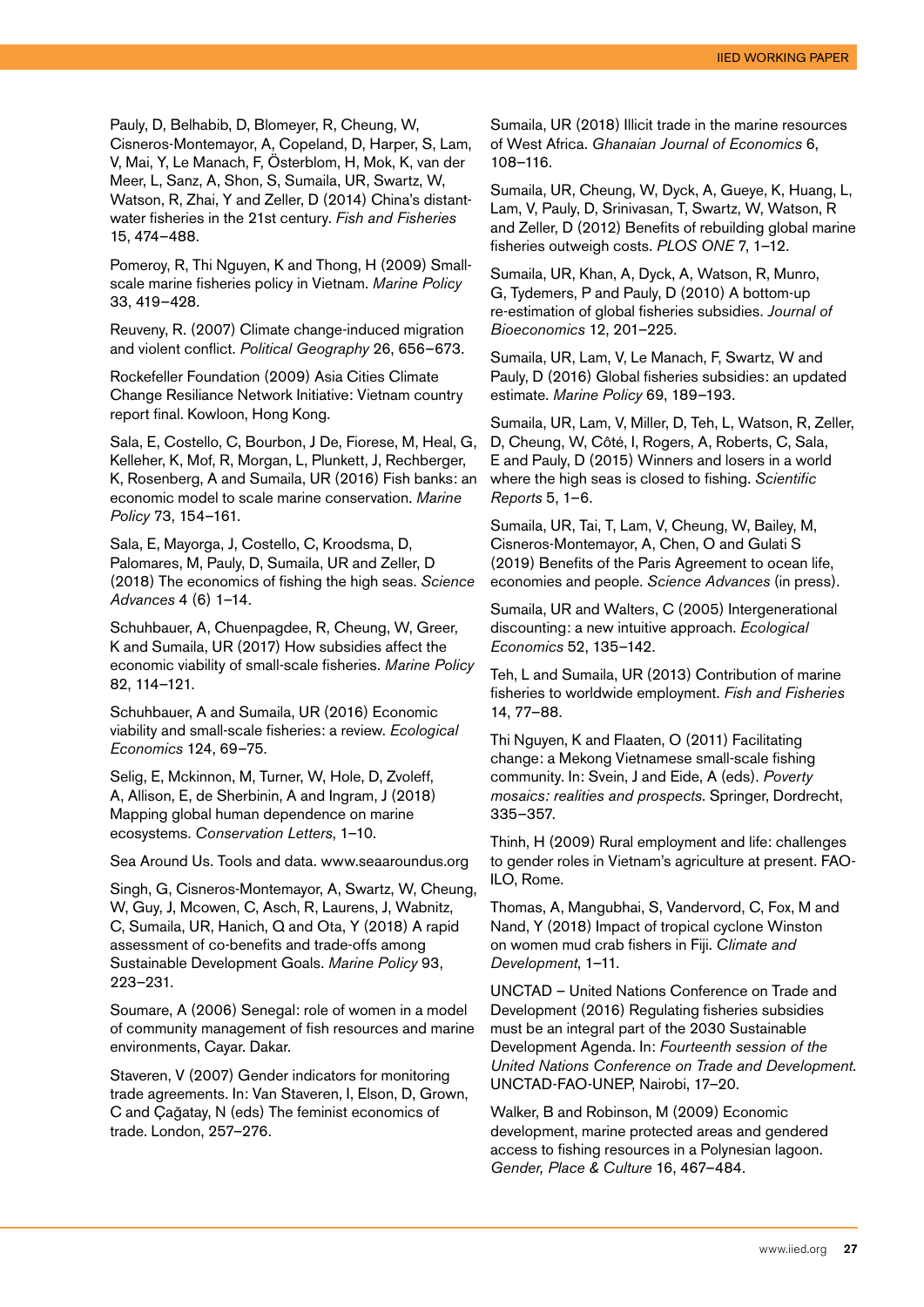Walter, C (2006) Femmes et coquillages: vers une gestion participative de la ressource. Brest.

Westermann, O, Ashby, J and Pretty, J (2005) Gender and social capital: the importance of gender differences for the maturity and effectiveness of natural resource management groups. *World Development* 33, 1783– 1799.

Williams, S (2002) Making each and every African fisher count: women do fish. Worldfish Center, Malaysia. World Bank (2011) Vietnam country gender assessment. World Bank, Hanoi.

World Bank (2012) Hidden harvest: the global contribution of capture fisheries. World Bank, Washington, DC.

World Bank (2005) Vietnam fisheries and aquaculture sector study final report. World Bank, Hanoi.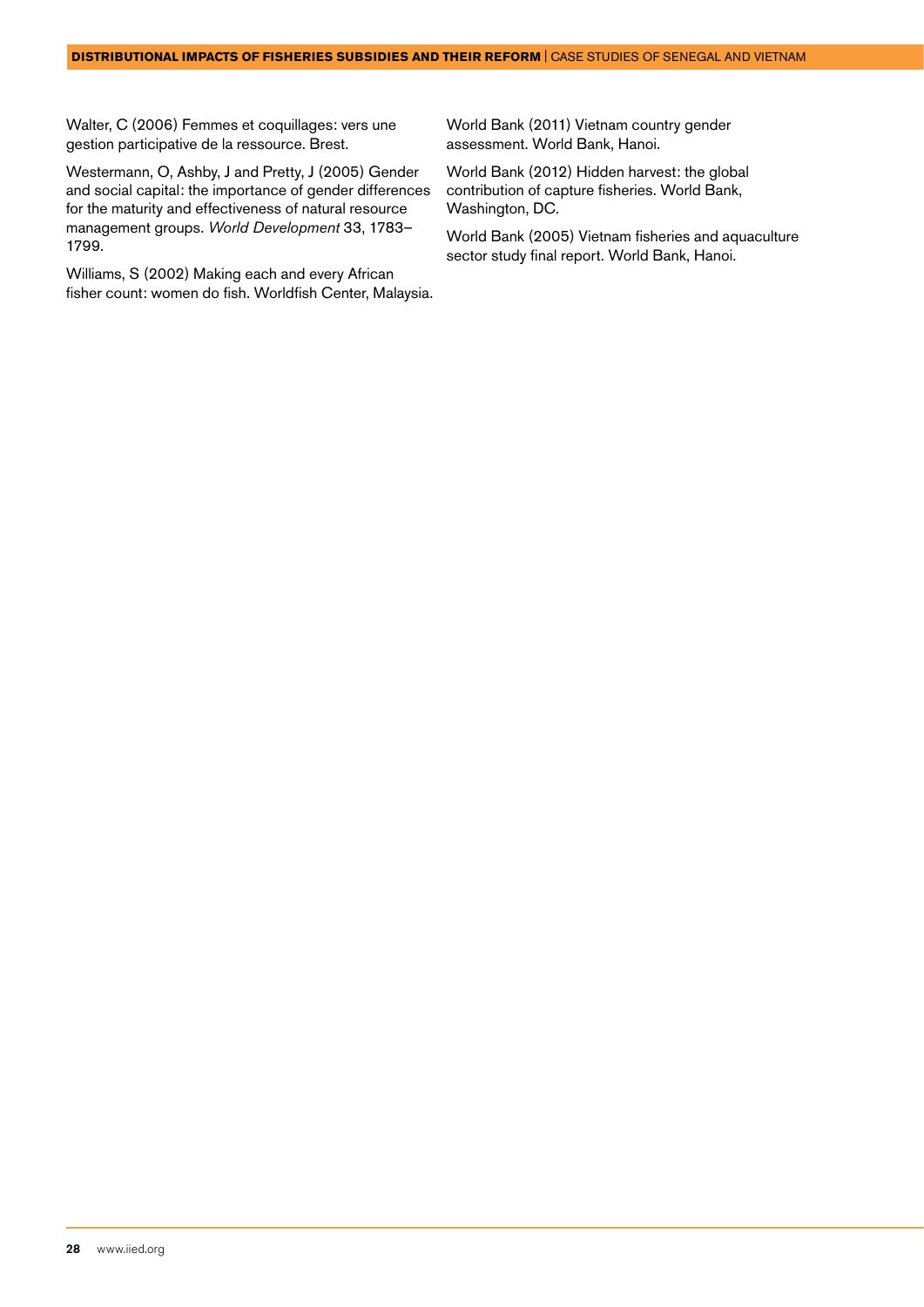# <span id="page-28-0"></span>Abbreviations and acronyms

| <b>HIV</b> |  | human immunodeficiency viruses |
|------------|--|--------------------------------|
|            |  |                                |

- LSF large-scale fisheries
- SDG Sustainable Development Goal
- SSF small-scale fisheries
- WTO World Trade Organization

# Related reading

Merayo, E, Porras, I, Harper, S, Steele, P and Mohammed, E (2019) Distributive justice and subsidy reform in fisheries: a conceptual note. IIED Working Paper. London.